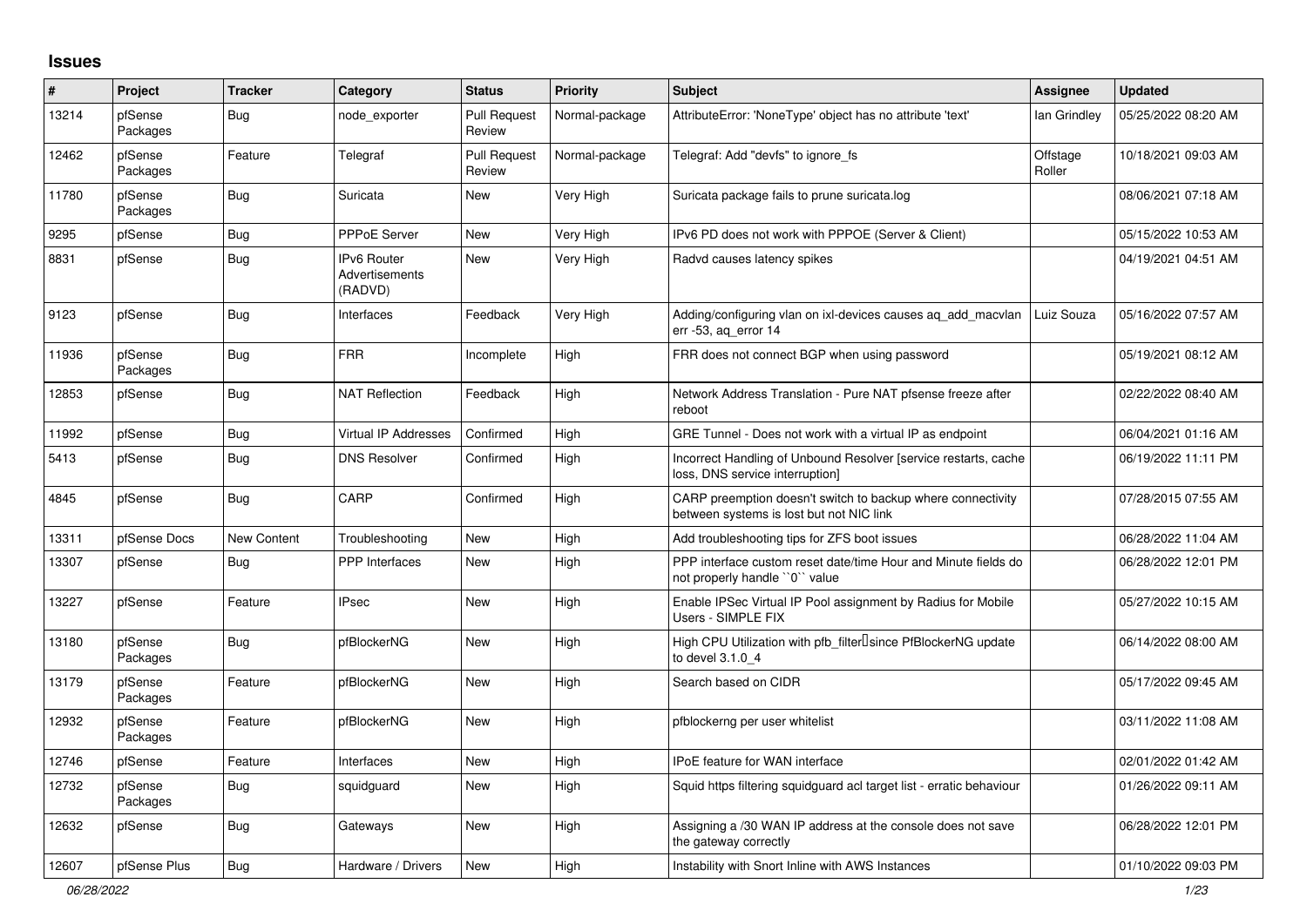| #     | Project             | <b>Tracker</b> | Category       | <b>Status</b>                 | <b>Priority</b> | <b>Subject</b>                                                                                                                                                                | Assignee          | <b>Updated</b>      |
|-------|---------------------|----------------|----------------|-------------------------------|-----------------|-------------------------------------------------------------------------------------------------------------------------------------------------------------------------------|-------------------|---------------------|
| 12520 | pfSense<br>Packages | Feature        | Squid          | New                           | High            | [Squid] - Allow or Deny Mappings from IP/Host/GeoIP sources                                                                                                                   |                   | 11/12/2021 02:13 PM |
| 11572 | pfSense<br>Packages | Bug            | pfBlockerNG    | <b>New</b>                    | High            | Auto created firewall rules have IPv4 as protocol only - even for<br>IPv6 lists.                                                                                              |                   | 06/25/2022 10:59 AM |
| 11563 | pfSense<br>Packages | <b>Bug</b>     | <b>BIND</b>    | New                           | High            | BIND GUI writes TXT records > 255 characters                                                                                                                                  |                   | 02/27/2021 07:11 AM |
| 11534 | pfSense<br>Packages | Regression     | FreeRADIUS     | New                           | High            | FreeRADIUS EAP anonymous connection forbidden<br>out-of-tunnel                                                                                                                |                   | 07/14/2021 02:32 AM |
| 11158 | pfSense<br>Packages | <b>Bug</b>     | <b>FRR</b>     | <b>New</b>                    | High            | <b>FRR Prefix Lists</b>                                                                                                                                                       |                   | 12/30/2020 04:55 PM |
| 10760 | pfSense<br>Packages | <b>Bug</b>     | <b>BIND</b>    | New                           | High            | pfSense BIND 9.14.12 server terminates due to assertion failure                                                                                                               |                   | 07/11/2020 04:53 PM |
| 10252 | pfSense<br>Packages | <b>Bug</b>     | pfBlockerNG    | New                           | High            | pfblockerng-devel                                                                                                                                                             |                   | 02/11/2020 05:18 PM |
| 9724  | pfSense<br>Packages | Bug            | pfBlockerNG    | New                           | High            | pfblockerng-firewall-filter-service-will-not-start                                                                                                                            |                   | 09/05/2019 06:32 AM |
| 9136  | pfSense             | <b>Bug</b>     | DHCP (IPv6)    | <b>New</b>                    | High            | IPv6 Tracking Interfaces Lose IPv6 Address in Certain Cases                                                                                                                   |                   | 04/21/2022 12:39 PM |
| 9046  | pfSense<br>Packages | Feature        | Telegraf       | <b>New</b>                    | High            | telegraf feature request                                                                                                                                                      |                   | 02/18/2019 03:38 PM |
| 8513  | pfSense<br>Packages | Bug            | FreeRADIUS     | <b>New</b>                    | High            | Freeradius 3.x Idap problem                                                                                                                                                   |                   | 02/18/2019 05:22 PM |
| 8438  | pfSense<br>Packages | Bug            | haproxy        | New                           | High            | haproxy: can't use ACL for cert with http-response actions                                                                                                                    |                   | 05/24/2018 01:12 PM |
| 8158  | pfSense             | <b>Bug</b>     | Interfaces     | New                           | High            | IPv6 Track Interface issue with more than one WAN-Gateway<br>and a number of internal interfaces at least track interface<br>from one interface does not work on regular base |                   | 12/03/2017 09:00 AM |
| 8089  | pfSense             | <b>Bug</b>     | Interfaces     | <b>New</b>                    | High            | VLAN page breaks after config restore to new hardware.                                                                                                                        |                   | 11/21/2017 01:38 PM |
| 8050  | pfSense             | <b>Bug</b>     | Interfaces     | New                           | High            | Enabling bridge while interfaces have link freezes console                                                                                                                    |                   | 11/03/2017 04:38 PM |
| 7730  | pfSense             | Bug            | Interfaces     | <b>New</b>                    | High            | 2.3.4_1 greX: loop detected when hit save on filter rules or<br>interfaces                                                                                                    |                   | 07/27/2017 08:16 AM |
| 7521  | pfSense             | Feature        | Package System | New                           | High            | Package Updates via Mirror                                                                                                                                                    |                   | 05/04/2017 08:21 PM |
| 7388  | pfSense<br>Packages | <b>Bug</b>     | Suricata       | New                           | High            | Suricata does not property recognize MTU for PPPOE<br>interfaces                                                                                                              |                   | 03/15/2017 05:17 AM |
| 6988  | pfSense<br>Packages | Bug            | Snort          | New                           | High            | SNORT Package PHP memory error                                                                                                                                                |                   | 06/28/2018 10:00 PM |
| 5355  | pfSense             | Bug            | <b>IPsec</b>   | New                           | High            | on Dynamic WAN IP (DHCP Client) it takes 10 minutes before<br>Phase1 reconnects                                                                                               |                   | 07/08/2016 10:29 PM |
| 12979 | pfSense<br>Packages | Bug            | Snort          | <b>Pull Request</b><br>Review | High            | Snort Rules Update Process Using Deprecated FreeBSD<br><b>Subdirectory Name</b>                                                                                               | <b>Bill Meeks</b> | 03/24/2022 09:02 AM |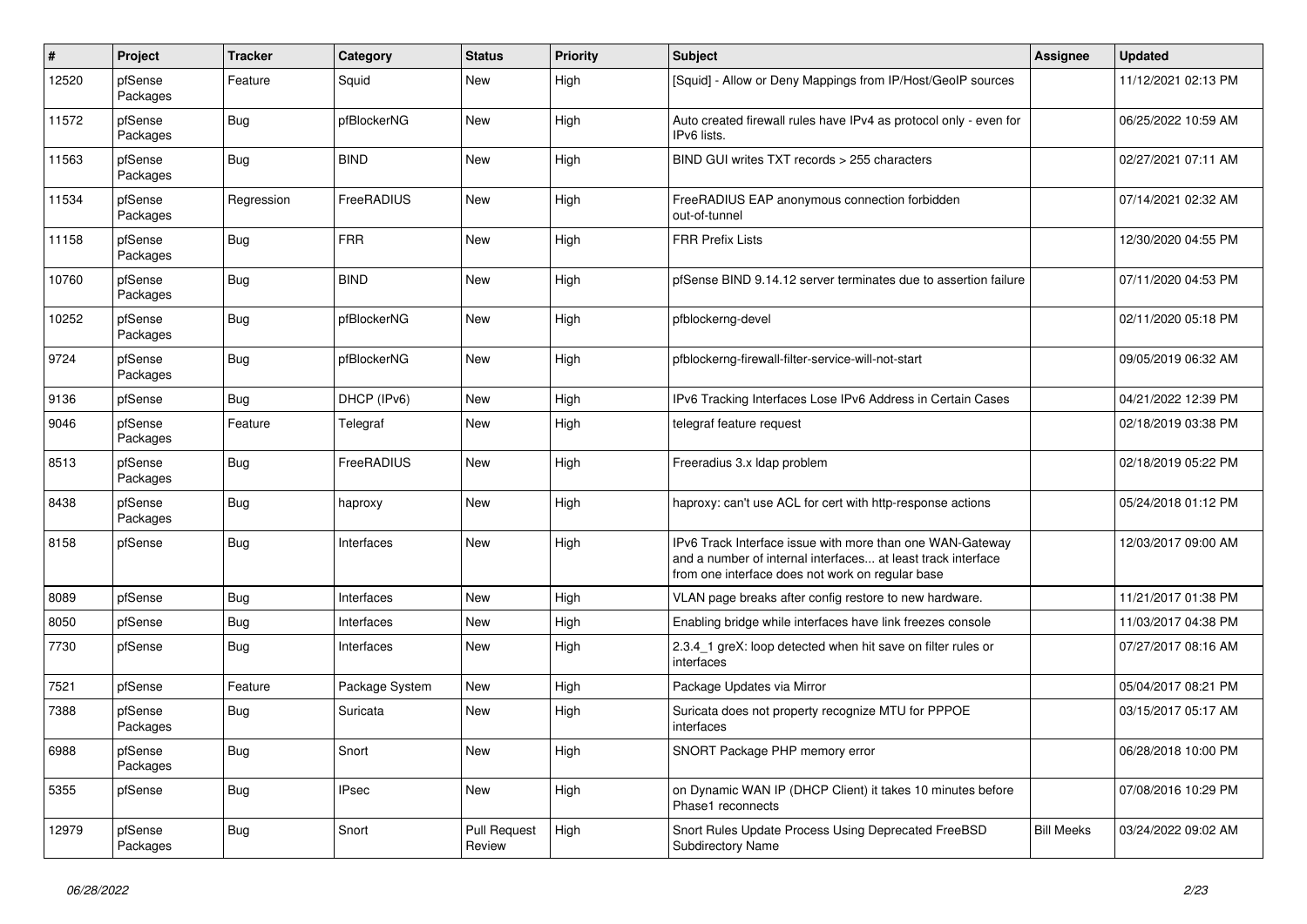| #     | Project             | <b>Tracker</b> | Category                            | <b>Status</b> | <b>Priority</b> | <b>Subject</b>                                                                                                                                                           | <b>Assignee</b>       | <b>Updated</b>      |
|-------|---------------------|----------------|-------------------------------------|---------------|-----------------|--------------------------------------------------------------------------------------------------------------------------------------------------------------------------|-----------------------|---------------------|
| 12608 | pfSense<br>Packages | Bug            | WireGuard                           | <b>New</b>    | High            | WireGuard tunnels monitored by dpinger causing system to<br>stop routing completely in certain situations                                                                | Christian<br>McDonald | 12/16/2021 03:14 PM |
| 12160 | pfSense<br>Packages | Regression     | syslog-ng                           | Feedback      | High            | An invalid configuration is generated when choosing TLS as the<br>default protocol                                                                                       | Jim Pingle            | 07/23/2021 03:27 PM |
| 8964  | pfSense             | <b>Bug</b>     | <b>IPsec</b>                        | <b>New</b>    | High            | IPsec async cryptography advanced setting - TCP traffic not<br>passing through                                                                                           | Luiz Souza            | 12/08/2020 12:09 PM |
| 12354 | pfSense<br>Packages | Todo           | haproxy                             | Feedback      | High            | Update haproxy-devel to mitigate CVE-2021-40346                                                                                                                          | Viktor Gurov          | 05/12/2022 08:50 AM |
| 11135 | pfSense<br>Packages | <b>Bug</b>     | haproxy                             | Feedback      | High            | HAproxy OCSP reponse crontab bug                                                                                                                                         | Viktor Gurov          | 09/10/2021 11:51 AM |
| 12878 | pfSense             | Bug            | <b>Traffic Shaper</b><br>(ALTQ)     | Incomplete    | Normal          | Traffic shaping by interface, route queue bandwidth inbound,<br>out by a large factor.                                                                                   |                       | 06/06/2022 07:03 AM |
| 12740 | pfSense             | <b>Bug</b>     | FreeBSD                             | Incomplete    | Normal          | panic: esp input cb: Unexpected address family                                                                                                                           |                       | 01/27/2022 01:19 PM |
| 12705 | pfSense             | Bug            | <b>IPsec</b>                        | Incomplete    | Normal          | ECDSA certificate does not work for IPSec VPN phase 1                                                                                                                    |                       | 01/24/2022 03:22 PM |
| 8882  | pfSense             | <b>Bug</b>     | Interfaces                          | Incomplete    | Normal          | Interface assignments lost on reboot                                                                                                                                     |                       | 02/17/2022 02:24 PM |
| 7286  | pfSense             | Bug            | <b>OpenVPN</b>                      | Incomplete    | Normal          | OpenVPN client is unreliable when you have multiple tunnels                                                                                                              |                       | 08/19/2019 03:28 PM |
| 13290 | pfSense             | Regression     | <b>Captive Portal</b>               | Feedback      | Normal          | My PfSense version 2.7 is returning the error "dummynet bad<br>switch 21" every time I activate my Captive Portals (7).                                                  |                       | 06/27/2022 10:19 PM |
| 13233 | pfSense Plus        | Bug            | OpenVPN                             | Feedback      | Normal          | OpenVPN DCO connection fails with Auth Digest Algorithm set<br>to SHA512                                                                                                 |                       | 05/31/2022 03:39 PM |
| 13022 | pfSense<br>Packages | <b>Bug</b>     | haproxy                             | Feedback      | Normal          | HAProxy - Sub Frontends ignore Client verification CA<br>certificates                                                                                                    |                       | 04/06/2022 12:55 PM |
| 12959 | pfSense             | Bug            | DHCP (IPv4)                         | Feedback      | Normal          | dhcplease process wrongly update host file if client-hostname is<br>empty                                                                                                |                       | 03/28/2022 10:26 AM |
| 12951 | pfSense<br>Packages | <b>Bug</b>     | <b>FRR</b>                          | Feedback      | Normal          | FRR cannot remove IPv6 routes                                                                                                                                            |                       | 03/22/2022 09:24 PM |
| 12926 | pfSense             | Bug            | Interfaces                          | Feedback      | Normal          | Changing LAGG type on CARP interfaces makes VIPs go to an<br>"init" State                                                                                                |                       | 03/10/2022 10:52 AM |
| 12907 | pfSense<br>Packages | Bug            | <b>PIMD</b>                         | Feedback      | Normal          | PIMD: Nonexistent interfaces should be hidden/disabled in<br>pimd.conf before bringing up the service                                                                    |                       | 03/07/2022 03:51 PM |
| 12882 | pfSense<br>Packages | Feature        | pfBlockerNG                         | Feedback      | Normal          | Add the option to specify CURLOPT_INTERFACE in<br>pfBlockerNG IPv4/IPv6 lists                                                                                            |                       | 03/24/2022 11:16 AM |
| 12877 | pfSense             | <b>Bug</b>     | <b>Dynamic DNS</b>                  | Feedback      | Normal          | Cloudflare DynDNS fails to update more than two addresses                                                                                                                |                       | 05/29/2022 06:56 PM |
| 12829 | pfSense             | Bug            | <b>Traffic Shaper</b><br>(Limiters) | Feedback      | Normal          | Dummynet kernel module fails to load after upgrade.                                                                                                                      |                       | 03/17/2022 09:26 AM |
| 12742 | pfSense<br>Packages | Bug            | FreeRADIUS                          | Feedback      | Normal          | freeRADIUS virtual-server-default: modules dailycounter,<br>monthlycounter, noreset counter, expire on login in authorize<br>section prevent virtual server from loading |                       | 03/01/2022 12:45 PM |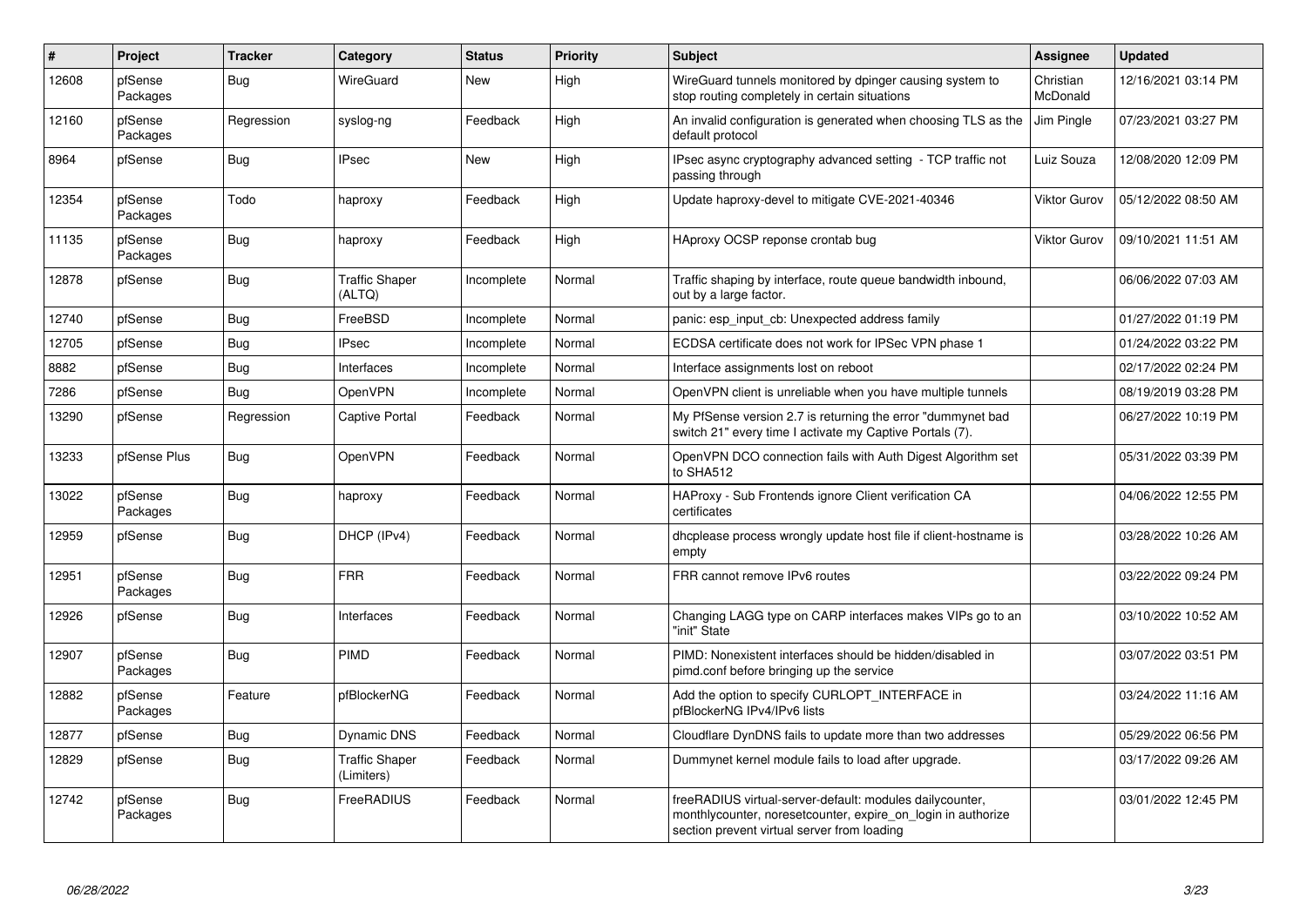| #     | Project             | <b>Tracker</b> | Category                            | <b>Status</b> | Priority | <b>Subject</b>                                                                                                                      | <b>Assignee</b> | <b>Updated</b>      |
|-------|---------------------|----------------|-------------------------------------|---------------|----------|-------------------------------------------------------------------------------------------------------------------------------------|-----------------|---------------------|
| 12643 | pfSense<br>Packages | Regression     | Suricata                            | Feedback      | Normal   | Rule categories are cleared after clicking the save button on the<br>Global Settings page                                           |                 | 12/30/2021 03:44 AM |
| 12543 | pfSense             | Bug            | Web Interface                       | Feedback      | Normal   | Deleteing a Outbound NAT rule gave me an empty rule and<br>displayed php error in UI.                                               |                 | 02/14/2022 04:36 AM |
| 12423 | pfSense<br>Packages | Bug            | pfBlockerNG                         | Feedback      | Normal   | Dashboard shows "SQLite database missing, Force Reload<br>DNSBL to recover!"                                                        |                 | 12/31/2021 01:06 PM |
| 12414 | pfSense<br>Packages | Bug            | pfBlockerNG                         | Feedback      | Normal   | DNSBL SafeSearch page displays input validation error if DoH /<br>DoT blocking is not enabled                                       |                 | 12/30/2021 02:49 PM |
| 12330 | pfSense<br>Packages | Bug            | pfBlockerNG                         | Feedback      | Normal   | pfBlockerNG devel creating invalid NAT rules on boot                                                                                |                 | 04/21/2022 12:40 PM |
| 12258 | pfSense<br>Packages | Bug            | <b>WireGuard</b>                    | Feedback      | Normal   | Copy key buttons only work in HTTPS mode                                                                                            |                 | 02/03/2022 04:57 AM |
| 12215 | pfSense             | Regression     | <b>OpenVPN</b>                      | Feedback      | Normal   | OpenVPN does not resync when running on a gateway group                                                                             |                 | 12/22/2021 05:49 AM |
| 12114 | pfSense<br>Packages | Bug            | syslog-ng                           | Feedback      | Normal   | syslog-ng only binds to the last specified interface                                                                                |                 | 04/21/2022 12:40 PM |
| 12073 | pfSense<br>Packages | Bug            | NET-SNMP                            | Feedback      | Normal   | netsnmptrapd.conf syntax is wrong                                                                                                   |                 | 04/21/2022 12:40 PM |
| 12055 | pfSense             | Feature        | <b>Virtual IP Addresses</b>         | Feedback      | Normal   | Option to disable XMLRPC Sync for Loopback Virtual IPs                                                                              |                 | 06/18/2021 09:05 AM |
| 11980 | pfSense<br>Packages | <b>Bug</b>     | FreeRADIUS                          | Feedback      | Normal   | EAP does not work with SQL backend                                                                                                  |                 | 07/21/2021 07:24 AM |
| 11960 | pfSense             | <b>Bug</b>     | Gateway Monitoring                  | Feedback      | Normal   | Gateway Monitoring Traffic Goes Out Default Gateway                                                                                 |                 | 12/20/2021 05:43 AM |
| 11927 | pfSense             | Feature        | DHCP (IPv4)                         | Feedback      | Normal   | Allow DHCP not to serve a gateway - small fix                                                                                       |                 | 01/03/2022 04:17 PM |
| 11434 | pfSense<br>Packages | Bug            | squidguard                          | Feedback      | Normal   | SquidGuard over 1.16.18 11                                                                                                          |                 | 04/21/2022 12:40 PM |
| 11192 | pfSense             | Bug            | <b>Traffic Shaper</b><br>(Limiters) | Feedback      | Normal   | Using Limiters causes out of order packets within one TCP or<br><b>UDP flow</b>                                                     |                 | 01/06/2021 12:09 AM |
| 11185 | pfSense<br>Packages | <b>Bug</b>     | ntop                                | Feedback      | Normal   | Redis service stopping before NtopNg                                                                                                |                 | 04/21/2022 12:40 PM |
| 11174 | pfSense             | Bug            | <b>Traffic Shaper</b><br>(ALTQ)     | Feedback      | Normal   | Incorrect traffic shaping on pppoe interface                                                                                        |                 | 12/21/2020 11:21 PM |
| 10990 | pfSense<br>Packages | Bug            | <b>NET-SNMP</b>                     | Feedback      | Normal   | net-snmp IPv6 listen address needs to be wrapped in square<br>brackets                                                              |                 | 03/19/2021 05:09 AM |
| 10936 | pfSense<br>Packages | Bug            | haproxy                             | Feedback      | Normal   | both haproxy/haproxy-devel non-existent option lb-agent-chk                                                                         |                 | 04/21/2022 12:40 PM |
| 10900 | pfSense<br>Packages | Bug            | Backup                              | Feedback      | Normal   | /packages/backup/backup.php?a=download&t=backup HTTP<br>504, or Sends PHP Error Message as ASCII/Text file Named<br>pfsense.bak.tgz |                 | 04/05/2022 01:51 AM |
| 10796 | pfSense<br>Packages | Feature        | Cellular                            | Feedback      | Normal   | Huawei ME909u-521 support                                                                                                           |                 | 04/21/2022 12:40 PM |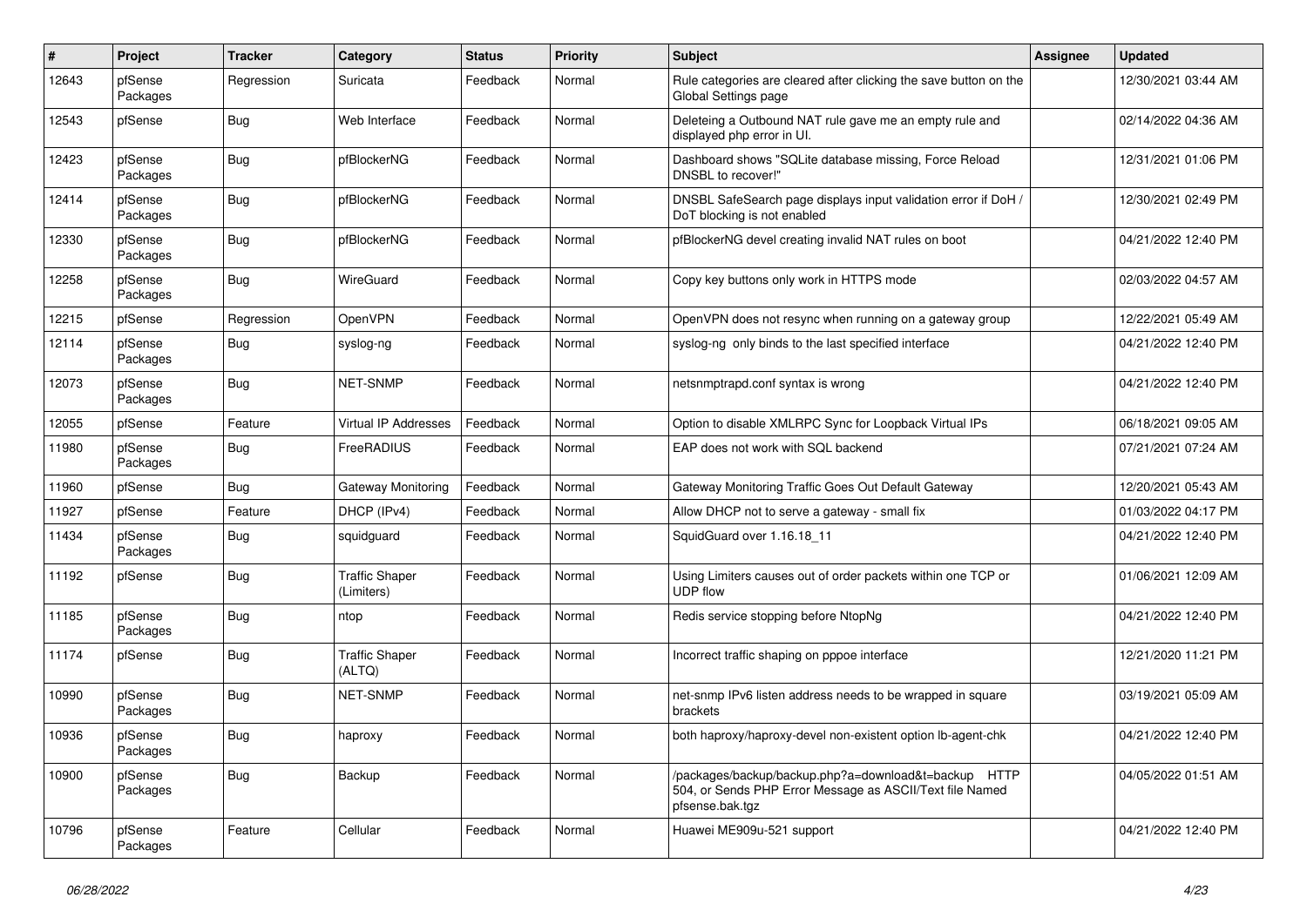| $\vert$ # | Project             | <b>Tracker</b> | Category                            | <b>Status</b>                 | <b>Priority</b> | <b>Subject</b>                                                                                           | <b>Assignee</b> | <b>Updated</b>      |
|-----------|---------------------|----------------|-------------------------------------|-------------------------------|-----------------|----------------------------------------------------------------------------------------------------------|-----------------|---------------------|
| 10692     | pfSense<br>Packages | Bug            | <b>PIMD</b>                         | Feedback                      | Normal          | PIMD starts twice at boot                                                                                |                 | 04/21/2022 12:40 PM |
| 10621     | pfSense             | Feature        | Hardware / Drivers                  | Feedback                      | Normal          | Update system.inc/system identify specific platform() update<br>to accommodate AWS, Azure and GCP        |                 | 06/02/2020 03:16 PM |
| 10608     | pfSense<br>Packages | <b>Bug</b>     | Squid                               | Feedback                      | Normal          | Update squid port to 4.11-p2                                                                             |                 | 03/02/2021 04:00 AM |
| 10577     | pfSense             | Bug            | Hardware / Drivers                  | Feedback                      | Normal          | intel x553 (c3000 chipset) loading x520 driver                                                           |                 | 05/28/2020 03:59 AM |
| 10445     | pfSense<br>Packages | <b>Bug</b>     | <b>BIND</b>                         | Feedback                      | Normal          | BIND crashed when added RPZ. rpz is not a master or slave<br>zone.                                       |                 | 04/21/2022 12:40 PM |
| 10426     | pfSense<br>Packages | Bug            | Filer                               | Feedback                      | Normal          | Filer must validate that File name is uniq                                                               |                 | 04/20/2022 11:02 AM |
| 10393     | pfSense<br>Packages | Bug            | syslog-ng                           | Feedback                      | Normal          | Syslog-ng TLS support is broken                                                                          |                 | 04/21/2022 12:40 PM |
| 10330     | pfSense<br>Packages | <b>Bug</b>     | <b>BIND</b>                         | Feedback                      | Normal          | BIND zone configuration displays wrong DS resource record<br>with inline DNSSEC signing enabled          |                 | 04/21/2022 12:40 PM |
| 9916      | pfSense<br>Packages | Feature        | <b>BIND</b>                         | Feedback                      | Normal          | Check allow-transfer in custom option when the zone is slave                                             |                 | 04/21/2022 12:40 PM |
| 9762      | pfSense<br>Packages | Feature        | Squid                               | Feedback                      | Normal          | Squid Reverse Proxy Change redir domain(s) to use regex                                                  |                 | 04/21/2022 12:40 PM |
| 9700      | pfSense<br>Packages | Feature        | Squid                               | Feedback                      | Normal          | Secure Squid HTTPS Proxy                                                                                 |                 | 01/25/2022 06:39 PM |
| 9024      | pfSense             | Bug            | <b>Traffic Shaper</b><br>(Limiters) | Feedback                      | Normal          | Ping packet loss under load when using limiters                                                          |                 | 05/12/2022 11:55 AM |
| 8251      | pfSense<br>Packages | Bug            | FreeRADIUS                          | Feedback                      | Normal          | Captiveportal + FreeRadius "Last activity" resets to Session<br>start                                    |                 | 08/13/2019 11:10 AM |
| 7797      | pfSense<br>Packages | Bug            | Squid                               | Feedback                      | Normal          | Squid Reverse Proxy alternating between destinations                                                     |                 | 04/21/2022 12:40 PM |
| 7096      | pfSense             | Bug            | <b>DNS Resolver</b>                 | Feedback                      | Normal          | Unbound fails to start on boot if specific network devices are<br>configured in the "Network Interfaces" |                 | 11/22/2021 08:59 AM |
| 7039      | pfSense<br>Packages | <b>Bug</b>     | haproxy                             | Feedback                      | Normal          | HAProxy backend configuration does not handle intermediate<br>CAs properly                               |                 | 04/21/2022 12:40 PM |
| 6668      | pfSense             | <b>Bug</b>     | <b>IPsec</b>                        | Feedback                      | Normal          | IPSec tunnel + L2TP/IPSec VPN - wrong PSK chosen by<br>pfSense                                           |                 | 09/21/2019 02:07 AM |
| 13268     | pfSense             | Todo           | Console Menu                        | Ready To<br>Test              | Normal          | columns don't align nicely in console with medium-long interface<br>names                                |                 | 06/12/2022 10:32 PM |
| 13304     | pfSense             | Feature        | <b>Traffic Shaper</b><br>(ALTQ)     | <b>Pull Request</b><br>Review | Normal          | Add Broadcom Netextreme II (bxe) to the altg capable check                                               |                 | 06/28/2022 12:01 PM |
| 13295     | pfSense             | <b>Bug</b>     | Gateway Monitoring                  | <b>Pull Request</b><br>Review | Normal          | Incorrect function parameters for ``get_dpinger_status()`` call in<br>`qwlb.inc``                        |                 | 06/28/2022 12:01 PM |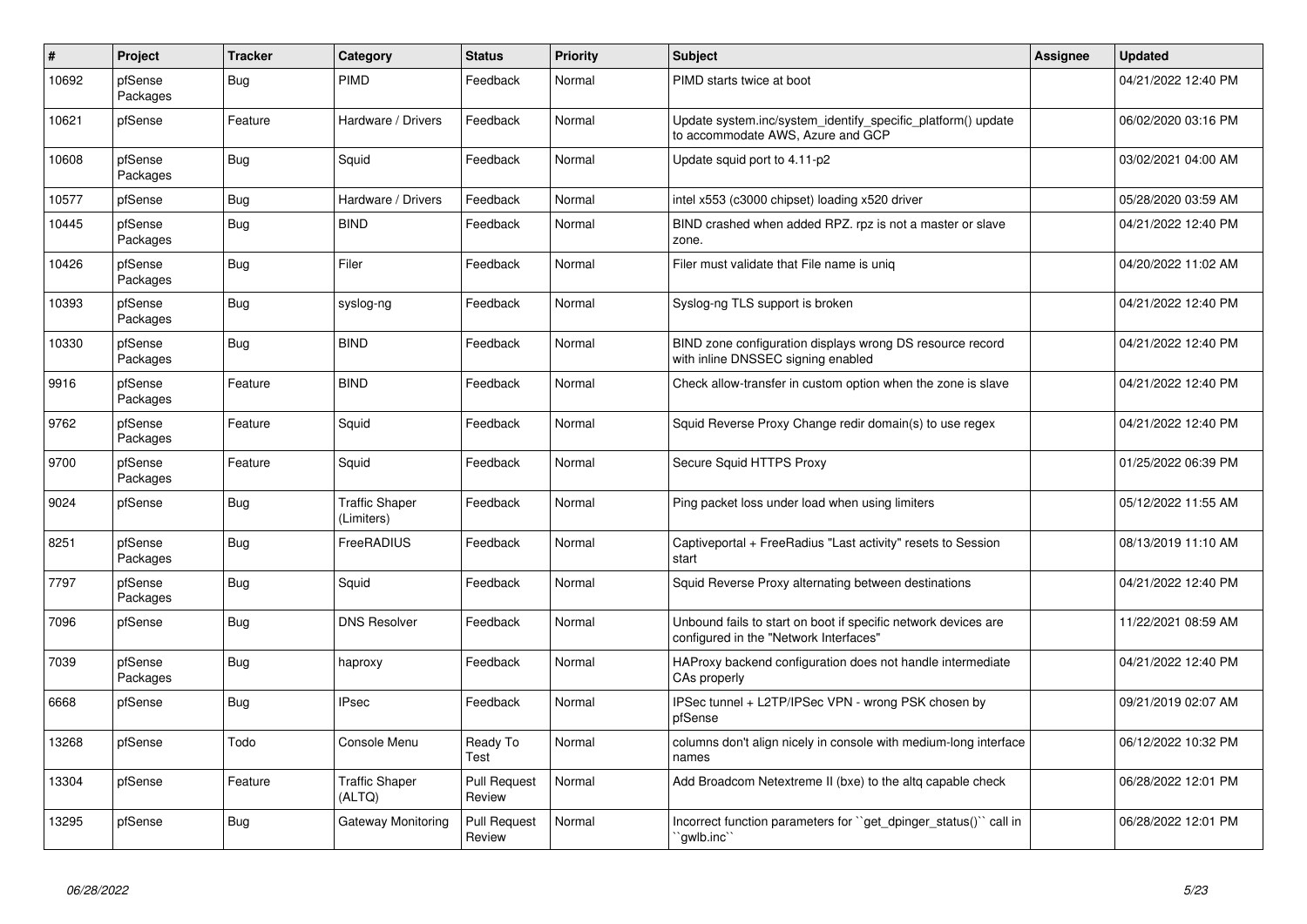| $\#$  | Project             | <b>Tracker</b> | Category              | <b>Status</b>                 | <b>Priority</b> | <b>Subject</b>                                                                                | <b>Assignee</b> | <b>Updated</b>      |
|-------|---------------------|----------------|-----------------------|-------------------------------|-----------------|-----------------------------------------------------------------------------------------------|-----------------|---------------------|
| 13165 | pfSense             | Feature        | Dashboard             | <b>Pull Request</b><br>Review | Normal          | Feat: live update for Services dashboard widget                                               |                 | 05/15/2022 01:48 AM |
| 13160 | pfSense<br>Packages | Feature        | Status Monitoring     | <b>Pull Request</b><br>Review | Normal          | Option to sort monitoring graph views                                                         |                 | 05/13/2022 12:06 PM |
| 13124 | pfSense             | Feature        | Web Interface         | <b>Pull Request</b><br>Review | Normal          | Option to wait for interface selection before displaying firewall<br>rules                    |                 | 06/28/2022 12:01 PM |
| 13063 | pfSense<br>Packages | Feature        | Cellular              | <b>Pull Request</b><br>Review | Normal          | Cellular package shall support more modems and NMEA port                                      |                 | 05/06/2022 02:38 PM |
| 12947 | pfSense             | Bug            | DHCP (IPv6)           | <b>Pull Request</b><br>Review | Normal          | DHCP6 client does not take any action if the interface IPv6<br>address changes during renewal |                 | 06/28/2022 12:01 PM |
| 12770 | pfSense Docs        | Todo           | <b>Firewall Rules</b> | <b>Pull Request</b><br>Review | Normal          | Feedback on Firewall - Configuring firewall rules                                             |                 | 06/27/2022 07:42 AM |
| 12507 | pfSense<br>Packages | <b>Bug</b>     | softflowd             | <b>Pull Request</b><br>Review | Normal          | Add support for bi-directional flows in softflowd                                             |                 | 11/11/2021 03:53 AM |
| 12464 | pfSense             | Bug            | Logging               | <b>Pull Request</b><br>Review | Normal          | Syslog Auth messages are sent as Emergency Level                                              |                 | 06/28/2022 12:01 PM |
| 12176 | pfSense             | Todo           | Interfaces            | <b>Pull Request</b><br>Review | Normal          | Hide WireGuard interfaces on appropriate pages                                                |                 | 08/11/2021 12:52 AM |
| 11377 | pfSense<br>Packages | Bug            | <b>FRR</b>            | <b>Pull Request</b><br>Review | Normal          | <b>FRR</b> deinstall                                                                          |                 | 03/10/2021 08:21 AM |
| 11163 | pfSense<br>Packages | Feature        | ACME                  | <b>Pull Request</b><br>Review | Normal          | Preferred Chain option                                                                        |                 | 10/18/2021 09:10 AM |
| 10462 | pfSense<br>Packages | Feature        | <b>LCDProc</b>        | <b>Pull Request</b><br>Review | Normal          | CPU Temp Screen                                                                               |                 | 11/29/2021 08:28 AM |
| 1257  | pfSense             | Feature        | Certificates          | <b>Pull Request</b><br>Review | Normal          | Handle encypted CA/Certificate private keys                                                   |                 | 10/12/2020 07:12 AM |
| 10502 | pfSense<br>Packages | <b>Bug</b>     | <b>Ildpd</b>          | In Progress                   | Normal          | LLDP spamming errors on Netgate XG-7100                                                       |                 | 04/21/2022 12:39 PM |
| 10297 | pfSense<br>Packages | Feature        | FreeRADIUS            | Assigned                      | Normal          | IPv6 user attributes                                                                          |                 | 04/21/2022 12:39 PM |
| 9094  | pfSense             | <b>Bug</b>     | Hardware / Drivers    | Assigned                      | Normal          | MBT console settings are not forced to video console                                          |                 | 11/07/2018 10:23 AM |
| 7138  | pfSense             | Bug            | DHCP (IPv6)           | Assigned                      | Normal          | Pfsense wide dhcpv6 client doesn't recognise if id statement                                  |                 | 04/21/2022 12:39 PM |
| 1337  | pfSense             | Feature        | Interfaces            | Assigned                      | Normal          | VLANs with different MAC address than parent interface                                        |                 | 04/21/2022 12:39 PM |
| 13154 | pfSense<br>Packages | <b>Bug</b>     | pfBlockerNG           | Confirmed                     | Normal          | pfBlocker causing excessive CPU load                                                          |                 | 06/28/2022 01:14 PM |
| 12956 | pfSense<br>Packages | <b>Bug</b>     | Suricata              | Confirmed                     | Normal          | suricata fails to use pcre in SID management (e.g. dropsid.conf)                              |                 | 04/05/2022 12:52 PM |
| 12821 | pfSense             | Regression     | Hardware / Drivers    | Confirmed                     | Normal          | Intel e1000 driver (em & igb) cannot pass VLAN0 tagged<br>packets                             |                 | 06/05/2022 08:23 AM |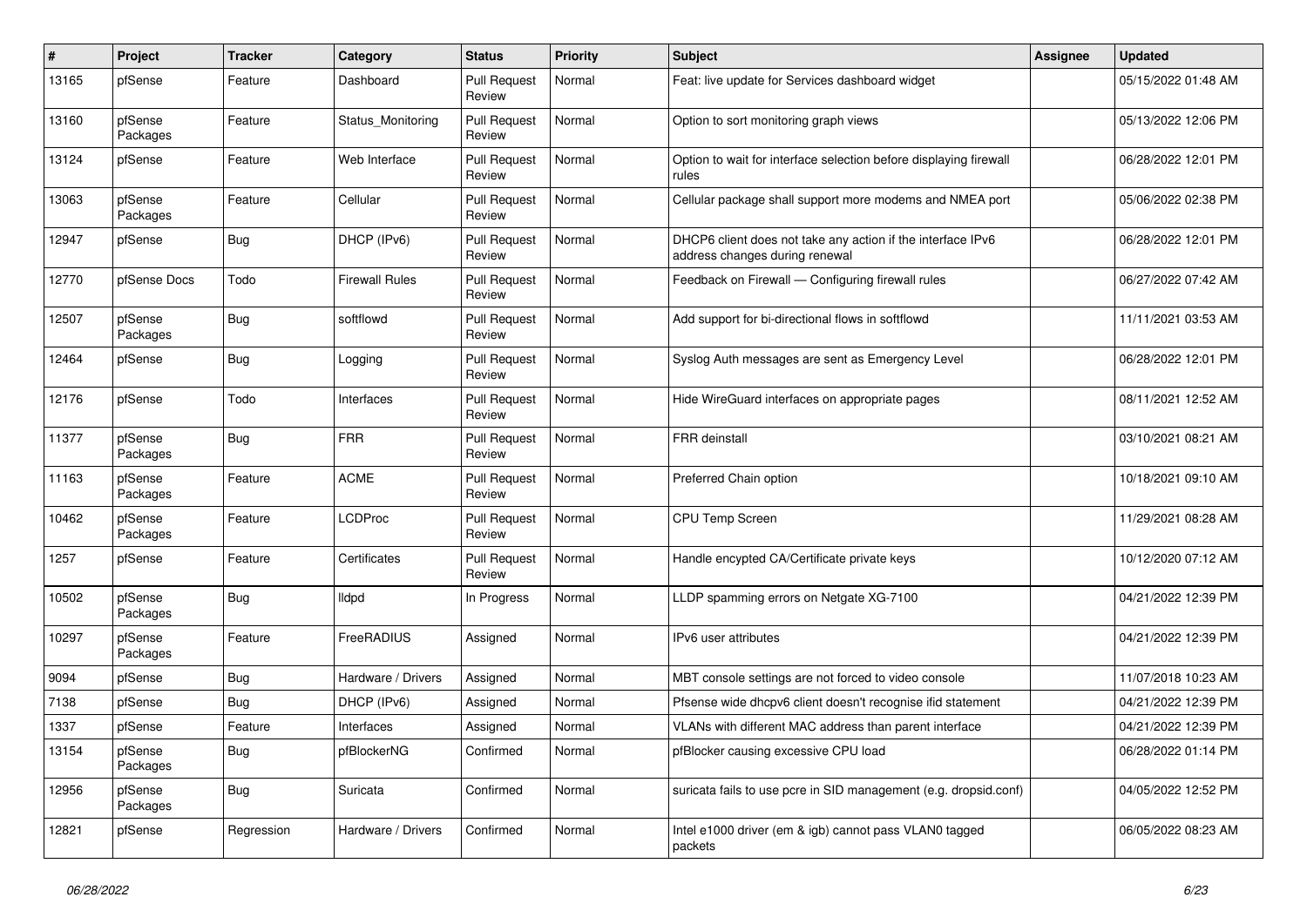| #     | Project             | <b>Tracker</b> | Category                            | <b>Status</b> | <b>Priority</b> | <b>Subject</b>                                                                                        | Assignee | <b>Updated</b>      |
|-------|---------------------|----------------|-------------------------------------|---------------|-----------------|-------------------------------------------------------------------------------------------------------|----------|---------------------|
| 12796 | pfSense             | <b>Bug</b>     | Upgrade                             | Confirmed     | Normal          | 2.5.2 -> 2.6.0 upgrade segfaults if certain packages are<br>installed.                                |          | 05/24/2022 07:43 AM |
| 9384  | pfSense             | Bug            | Interfaces                          | Confirmed     | Normal          | devd putting "\$" before variable contents when using single<br>quotes                                |          | 04/21/2022 12:39 PM |
| 7954  | pfSense<br>Packages | Bug            | Squid                               | Confirmed     | Normal          | Package upgrade/reinstall gets stuck on deinstall if the<br>package-provided service is not running   |          | 10/18/2017 12:04 PM |
| 6614  | pfSense             | <b>Bug</b>     | Web Interface                       | Confirmed     | Normal          | Dashboard high CPU usage                                                                              |          | 07/14/2016 03:04 PM |
| 6605  | pfSense             | <b>Bug</b>     | Interfaces                          | Confirmed     | Normal          | rc.linkup logic issues with actions taken                                                             |          | 07/12/2016 07:46 PM |
| 6580  | pfSense             | Bug            | <b>Operating System</b>             | Confirmed     | Normal          | Bridge with down member interface sends ICMP unreachables<br>where it shouldn't                       |          | 07/05/2016 05:40 PM |
| 6517  | pfSense             | Bug            | <b>IPsec</b>                        | Confirmed     | Normal          | Adding mobile IPsec phase 2 entries requires restart of<br>strongswan                                 |          | 06/21/2016 11:04 PM |
| 6493  | pfSense             | Bug            | Web Interface                       | Confirmed     | Normal          | Dynamic DNS clients slow page load                                                                    |          | 06/17/2016 03:43 AM |
| 6370  | pfSense             | Bug            | <b>IPsec</b>                        | Confirmed     | Normal          | IPSEC bound to WAN gateway group and Dynamic DNS<br>doesn't to fail back tunnel to WAN on DDNS update |          | 08/31/2021 07:38 AM |
| 6362  | pfSense             | Bug            | DHCP (IPv4)                         | Confirmed     | Normal          | DHCP Client ID not used                                                                               |          | 07/09/2021 06:30 AM |
| 5887  | pfSense             | Bug            | Interfaces                          | Confirmed     | Normal          | hardware_offloading_applyflags sets/unsets most values when<br>already set correctly                  |          | 07/06/2016 03:31 PM |
| 5791  | pfSense             | Bug            | Rules / NAT                         | Confirmed     | Normal          | tftp-proxy functionality is easilly broken by unrelated rules                                         |          | 07/10/2016 12:24 AM |
| 5075  | pfSense             | <b>Bug</b>     | Rules / NAT                         | Confirmed     | Normal          | pf errors that don't return a line number on first line don't file<br>notice                          |          | 09/01/2015 06:42 PM |
| 4500  | pfSense             | Bug            | UPnP/NAT-PMP                        | Confirmed     | Normal          | Some miniupnp port mappings are not displayed in the Status<br>page                                   |          | 04/25/2022 12:49 PM |
| 4474  | pfSense             | Bug            | Package System                      | Confirmed     | Normal          | IP address change triggers reload of all packages                                                     |          | 02/13/2017 07:21 AM |
| 4428  | pfSense             | Bug            | Interfaces                          | Confirmed     | Normal          | Setting media option on em(4) leads to infinite link cycling                                          |          | 07/06/2016 12:45 AM |
| 4345  | pfSense             | <b>Bug</b>     | <b>Operating System</b>             | Confirmed     | Normal          | Traffic Shaping doesn't work with Xen netfront driver                                                 |          | 12/31/2021 05:30 PM |
| 4154  | pfSense             | Bug            | User Manager /<br>Privileges        | Confirmed     | Normal          | RADIUS authentication not working over IPv6                                                           |          | 04/21/2022 12:39 PM |
| 4061  | pfSense             | Bug            | DHCP (IPv4)                         | Confirmed     | Normal          | dhcpd doesn't send client-hostname to peer, breaking DHCP<br>lease registrations w/HA                 |          | 02/24/2017 08:58 PM |
| 3962  | pfSense<br>Packages | <b>Bug</b>     | ladvd                               | Confirmed     | Normal          | LADVD interface handling issues with lagg and bridge                                                  |          | 12/05/2016 01:59 PM |
| 3796  | pfSense             | Bug            | Diagnostics                         | Confirmed     | Normal          | States summary fails and is very slow with large state tables                                         |          | 12/11/2021 08:03 PM |
| 1848  | pfSense             | Bug            | <b>Traffic Shaper</b><br>(Limiters) | Confirmed     | Normal          | Limiters after policy routing has taken place do not behave<br>correctly                              |          | 10/25/2014 09:18 PM |
| 1813  | pfSense             | <b>Bug</b>     | Rules / NAT                         | Confirmed     | Normal          | Static routes on WAN interfaces overridden by route-to for<br>firewall-initiated traffic              |          | 11/09/2016 02:06 PM |
| 1186  | pfSense             | <b>Bug</b>     | RRD Graphs                          | Confirmed     | Normal          | When in pure routing mode the rrd graphs are blank                                                    |          | 09/16/2015 04:31 PM |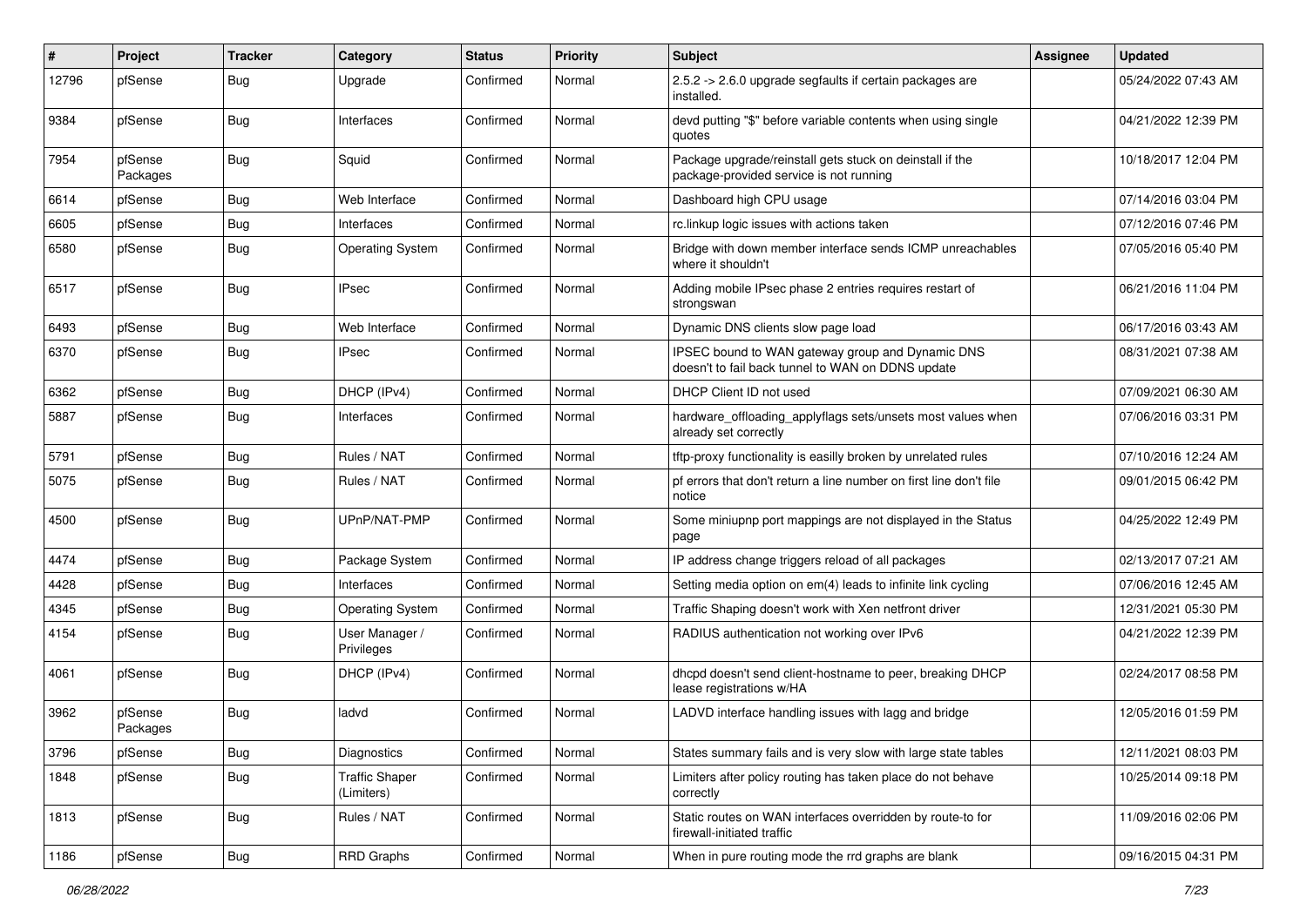| #     | Project             | <b>Tracker</b> | Category                 | <b>Status</b> | <b>Priority</b> | Subject                                                                                          | <b>Assignee</b> | <b>Updated</b>      |
|-------|---------------------|----------------|--------------------------|---------------|-----------------|--------------------------------------------------------------------------------------------------|-----------------|---------------------|
| 13305 | pfSense             | Feature        | Certificates             | <b>New</b>    | Normal          | Certificate Revocation page should show expiration date                                          |                 | 06/27/2022 10:26 AM |
| 13297 | pfSense             | Feature        | Routing                  | <b>New</b>    | Normal          | Support for Gateway Groups as Static Route destinations                                          |                 | 06/24/2022 07:41 AM |
| 13296 | pfSense             | Feature        | DHCP (IPv6)              | <b>New</b>    | Normal          | Add support for DHCP6 OPTION_PD_EXCLUDE (RFC 6603)                                               |                 | 06/24/2022 10:10 PM |
| 13293 | pfSense             | Feature        | OpenVPN                  | New           | Normal          | Option to set auth-gen-token in OpenVPN GUI                                                      |                 | 06/21/2022 02:35 PM |
| 13292 | pfSense<br>Packages | Feature        | <b>ACME</b>              | <b>New</b>    | Normal          | Separator                                                                                        |                 | 06/21/2022 12:06 PM |
| 13288 | pfSense             | Bug            | Configuration<br>Backend | <b>New</b>    | Normal          | Encode FreeRADIUS Custom Options                                                                 |                 | 06/20/2022 10:36 AM |
| 13287 | pfSense             | Feature        | Configuration<br>Backend | <b>New</b>    | Normal          | Encode OpenVPN Custom Options                                                                    |                 | 06/20/2022 10:33 AM |
| 13280 | pfSense             | Bug            | Unknown                  | <b>New</b>    | Normal          | Entries duplicated in /boot/loader.conf                                                          |                 | 06/19/2022 11:11 AM |
| 13279 | pfSense             | <b>Bug</b>     | Interfaces               | <b>New</b>    | Normal          | DHCP config override affects Gateway installation.                                               |                 | 06/17/2022 07:25 AM |
| 13277 | pfSense             | Bug            | <b>IGMP Proxy</b>        | <b>New</b>    | Normal          | IGMP Proxy webConfigurator Page Always Produces Error                                            |                 | 06/16/2022 07:50 PM |
| 13276 | pfSense             | Bug            | <b>IGMP Proxy</b>        | <b>New</b>    | Normal          | IGMP Proxy Error Message for Logging Links to System Log<br>Instead of Routing Log               |                 | 06/16/2022 07:48 PM |
| 13273 | pfSense             | <b>Bug</b>     | DHCP (IPv4)              | <b>New</b>    | Normal          | dhclient can use conflicting recorded leases                                                     |                 | 06/14/2022 11:07 AM |
| 13267 | pfSense             | Bug            | OpenVPN                  | New           | Normal          | dpinger continues to run on OpenVPN gateway after OpenVPN<br>service is stopped.                 |                 | 06/12/2022 02:49 PM |
| 13264 | pfSense             | Feature        | <b>IPsec</b>             | <b>New</b>    | Normal          | IPSec Phase2 select multiple PFS key groups                                                      |                 | 06/10/2022 04:29 PM |
| 13260 | pfSense             | Feature        | Authentication           | New           | Normal          | Add support for OpenVPN static-challenge                                                         |                 | 06/09/2022 02:04 PM |
| 13256 | pfSense             | Feature        | DHCP (IPv4)              | <b>New</b>    | Normal          | Better handling of duplicate IPs in static DHCP assignments                                      |                 | 06/11/2022 04:51 PM |
| 13254 | pfSense             | Bug            | <b>DNS Resolver</b>      | <b>New</b>    | Normal          | DNS resolver does not update "unbound.conf" file during link<br>down events                      |                 | 06/28/2022 12:01 PM |
| 13253 | pfSense             | Bug            | DHCP (IPv6)              | <b>New</b>    | Normal          | 'dhcp6c'' is not restarted when applying settings when multiple<br>WANs are configured for DHCP6 |                 | 06/28/2022 12:01 PM |
| 13252 | pfSense             | Bug            | Upgrade                  | <b>New</b>    | Normal          | reduce frequency of php-fpm socket connection attempts from<br>check_reload_status               |                 | 06/12/2022 11:11 AM |
| 13249 | pfSense             | Bug            | Console Menu             | <b>New</b>    | Normal          | Running playback comands multiple times results in PHP error                                     |                 | 06/06/2022 07:02 AM |
| 13248 | pfSense             | Regression     | DHCP (IPv6)              | <b>New</b>    | Normal          | IPv6 Router Advertisements runs when config.xml does not<br>contain an entry for the interface   |                 | 06/05/2022 07:44 PM |
| 13246 | pfSense<br>Packages | Feature        | iperf                    | <b>New</b>    | Normal          | iperf3 service controls do not work                                                              |                 | 06/05/2022 06:51 PM |
| 13244 | pfSense             | Feature        | Web Interface            | New           | Normal          | Add help text under Timezone settings in the GUI                                                 |                 | 06/03/2022 01:00 PM |
| 13242 | pfSense             | Feature        | Gateway Monitoring       | New           | Normal          | Enhancements to static route creation/deletion for dpinger<br>monitor IPs                        |                 | 06/03/2022 11:20 AM |
| 13237 | pfSense             | Bug            | DHCP (IPv6)              | New           | Normal          | dhcp6c script cannot be executed safely                                                          |                 | 06/01/2022 11:20 AM |
| 13236 | pfSense Docs        | Todo           | Products                 | New           | Normal          | Document link speed limitations with igc and ix on 6100/4100                                     |                 | 05/31/2022 05:53 PM |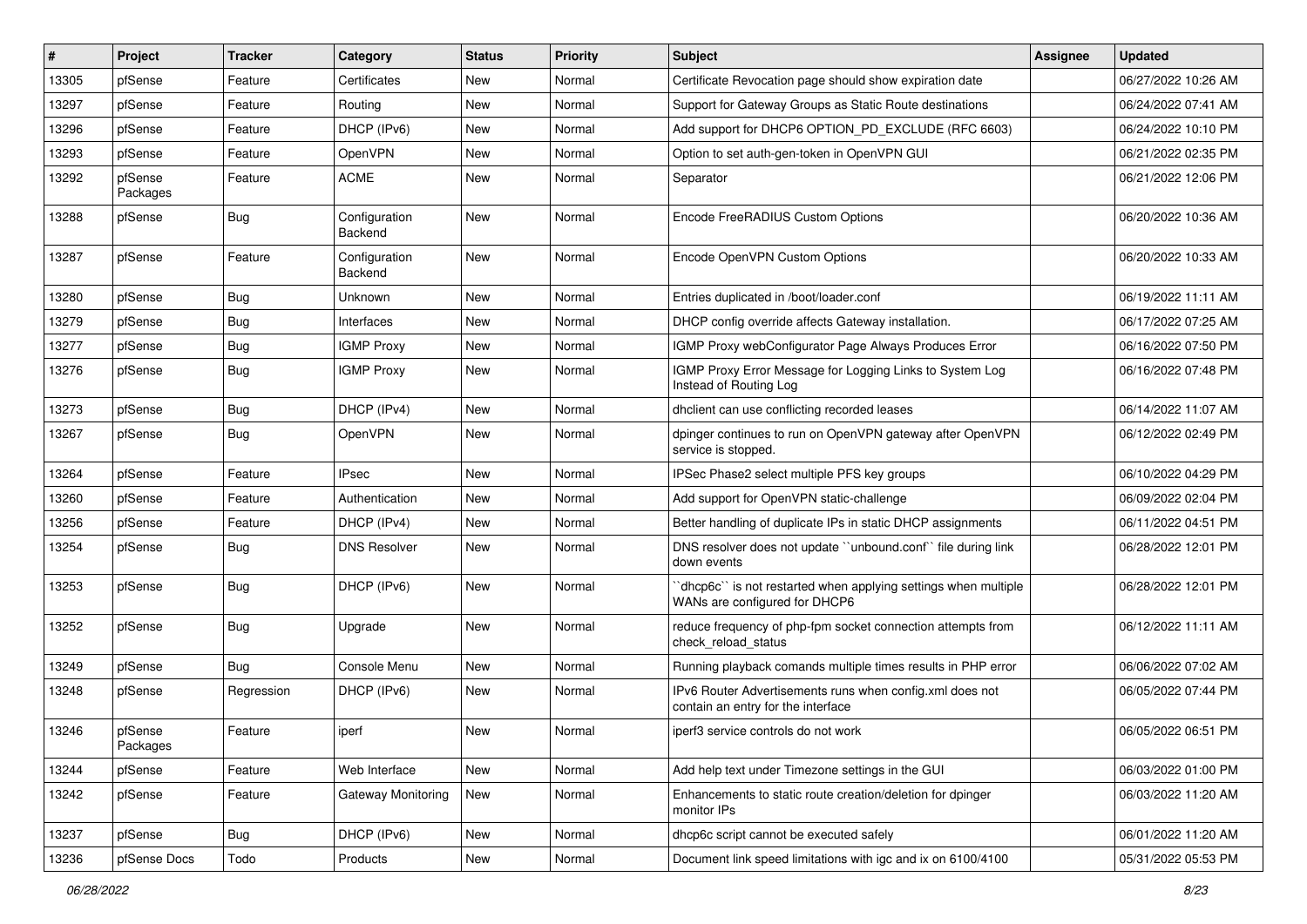| $\vert$ # | Project             | <b>Tracker</b> | Category             | <b>Status</b> | <b>Priority</b> | <b>Subject</b>                                                                                  | Assignee | <b>Updated</b>      |
|-----------|---------------------|----------------|----------------------|---------------|-----------------|-------------------------------------------------------------------------------------------------|----------|---------------------|
| 13224     | pfSense             | <b>Bug</b>     | <b>Notifications</b> | <b>New</b>    | Normal          | Email notification flood when UPS (NUT) and WAN send<br>notifications                           |          | 05/27/2022 01:58 AM |
| 13222     | pfSense             | Bug            | UPnP/NAT-PMP         | New           | Normal          | CARP IP does not listen for NAT-PMP packets                                                     |          | 05/26/2022 02:28 PM |
| 13207     | pfSense<br>Packages | Feature        | pfBlockerNG          | <b>New</b>    | Normal          | The feed column on the Alerts page is confusing                                                 |          | 05/24/2022 04:56 AM |
| 13206     | pfSense Plus        | Bug            | Hardware / Drivers   | <b>New</b>    | Normal          | SG-3100 LED GPIO hangs                                                                          |          | 06/11/2022 07:01 PM |
| 13202     | pfSense<br>Packages | Bug            | pfBlockerNG          | <b>New</b>    | Normal          | Missing Protocols on IP Feed Groups Advanced<br>Inbound/Outbound Firewall Rule settings         |          | 05/23/2022 08:58 AM |
| 13201     | pfSense<br>Packages | Feature        | pfBlockerNG          | <b>New</b>    | Normal          | Add FireHol Security IP Feeds                                                                   |          | 05/23/2022 06:34 AM |
| 13200     | pfSense<br>Packages | Feature        | pfBlockerNG          | <b>New</b>    | Normal          | Custom DNS Servers for Alert settings                                                           |          | 05/23/2022 06:16 AM |
| 13199     | pfSense<br>Packages | Feature        | pfBlockerNG          | New           | Normal          | Feed groups should not have the first listing in the group bar                                  |          | 05/23/2022 06:03 AM |
| 13198     | pfSense<br>Packages | Feature        | pfBlockerNG          | <b>New</b>    | Normal          | Dark Theme Styling issues - Alerts White bar                                                    |          | 05/23/2022 06:05 AM |
| 13197     | pfSense<br>Packages | Feature        | pfBlockerNG          | <b>New</b>    | Normal          | Put a Single donation link and a proper patreon lin in the<br>pfBlocker Support Banner / Widget |          | 05/23/2022 05:35 AM |
| 13196     | pfSense<br>Packages | Feature        | pfBlockerNG          | New           | Normal          | remove NoVirusThanks feed                                                                       |          | 05/23/2022 06:05 AM |
| 13195     | pfSense<br>Packages | Feature        | pfBlockerNG          | New           | Normal          | Dedicated website for Feed mangement - Community Driven                                         |          | 05/23/2022 05:22 AM |
| 13194     | pfSense<br>Packages | Bug            | pfBlockerNG          | New           | Normal          | Remove dead Malc0de feed                                                                        |          | 05/23/2022 05:16 AM |
| 13187     | pfSense             | Documentation  | Upgrade              | <b>New</b>    | Normal          | Azure Frequently asked questions                                                                |          | 05/20/2022 06:52 AM |
| 13167     | pfSense             | Bug            | <b>Dynamic DNS</b>   | <b>New</b>    | Normal          | phpDynDNS: DigitalOcean ddns update fails (bad request,<br>invalid character '-' in request id) |          | 06/16/2022 09:30 PM |
| 13158     | pfSense             | Bug            | Web Interface        | <b>New</b>    | Normal          | Input validation error when applying limiter changes                                            |          | 05/14/2022 05:32 PM |
| 13156     | pfSense<br>Packages | Regression     | pfBlockerNG          | New           | Normal          | pfBlockerNG IP block stats do not work                                                          |          | 06/13/2022 08:16 PM |
| 13141     | pfSense<br>Packages | Bug            | squidguard           | <b>New</b>    | Normal          | wrong page squidguard block                                                                     |          | 05/09/2022 05:33 PM |
| 13138     | pfSense<br>Packages | Feature        | pfBlockerNG          | <b>New</b>    | Normal          | DNS over HTTPS/TLS Blocking should be removed from<br>SafeSearch                                |          | 05/07/2022 02:52 AM |
| 13137     | pfSense<br>Packages | Feature        | pfBlockerNG          | <b>New</b>    | Normal          | ckuethe/doh-blocklist.txt add to DoH feeds                                                      |          | 05/07/2022 02:39 AM |
| 13136     | pfSense<br>Packages | Feature        | pfBlockerNG          | <b>New</b>    | Normal          | Add crypt0rr DNS-over-HTTPS (DOH) provider list feeds                                           |          | 05/07/2022 02:27 AM |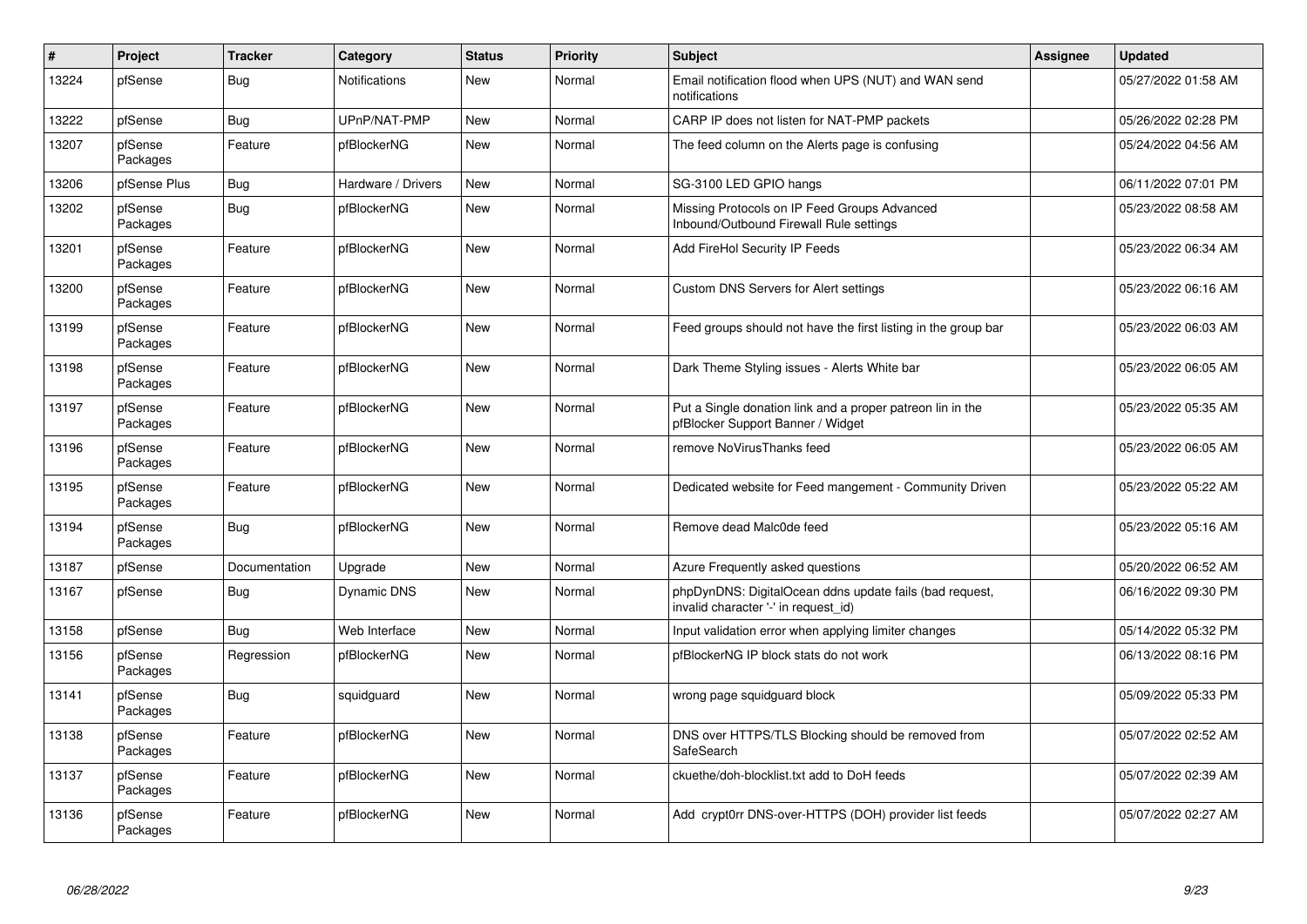| #     | Project             | <b>Tracker</b> | Category                        | <b>Status</b> | <b>Priority</b> | <b>Subject</b>                                                                                                     | Assignee | <b>Updated</b>      |
|-------|---------------------|----------------|---------------------------------|---------------|-----------------|--------------------------------------------------------------------------------------------------------------------|----------|---------------------|
| 13128 | pfSense<br>Packages | Bug            | Zabbix                          | New           | Normal          | Zabbix Agent 6: HA Server Setup                                                                                    |          | 05/05/2022 01:55 AM |
| 13091 | pfSense             | Feature        | OpenVPN                         | New           | Normal          | RFE: Ability to specify the order of OpenVPN Authentication<br>servers                                             |          | 04/22/2022 04:30 PM |
| 13087 | pfSense             | Bug            | OpenVPN                         | <b>New</b>    | Normal          | OpenVPN Server: hide WINS servers list when netbios option is<br>unchecked while WINS servers is checked           |          | 04/22/2022 10:29 AM |
| 13076 | pfSense             | Bug            | Gateway Monitoring              | New           | Normal          | Marking a gateway as down does not affect IPsec entries using<br>gateway groups                                    |          | 06/28/2022 12:01 PM |
| 13074 | pfSense Plus        | Bug            | Cryptographic<br>Modules        | <b>New</b>    | Normal          | AES-GCM with SafeXcel on Netgate 2100 causes MBUF<br>overload                                                      |          | 06/12/2022 11:14 AM |
| 13073 | pfSense<br>Packages | Bug            | Squid                           | New           | Normal          | ClamAV - clamd dies with high CPU load and thus the C-ICAP<br>of squid-reverse proxy causes http:500 errors        |          | 04/19/2022 05:38 AM |
| 13068 | pfSense             | <b>Bug</b>     | Aliases / Tables                | New           | Normal          | Error loading rules when URL Table IPs content is empty                                                            |          | 04/17/2022 09:07 PM |
| 13067 | pfSense             | Bug            | FilterDNS                       | New           | Normal          | filterdns resolve interval is twice the intended value                                                             |          | 04/17/2022 07:45 PM |
| 13058 | pfSense             | Todo           | Rules / NAT                     | New           | Normal          | Add static routes and directly connected networks back to policy<br>route negation rules                           |          | 04/13/2022 08:05 AM |
| 13053 | pfSense<br>Packages | Bug            | <b>ACME</b>                     | New           | Normal          | LoopiaAPI error handling                                                                                           |          | 05/05/2022 10:58 AM |
| 13051 | pfSense             | Bug            | <b>Traffic Shaper</b><br>(ALTQ) | New           | Normal          | Firewall traffic shaper by interface selection unknow                                                              |          | 04/12/2022 07:03 AM |
| 13046 | pfSense             | Bug            | Rules / NAT                     | New           | Normal          | Floating rule applied to IPv6 interface with a SLAAC DHCPv6<br>gateway reports error on boot                       |          | 04/11/2022 09:50 AM |
| 13045 | pfSense<br>Packages | Bug            | WireGuard                       | New           | Normal          | Firewall floating rules ignore WireGuard traffic                                                                   |          | 04/11/2022 09:40 AM |
| 13044 | pfSense<br>Packages | Feature        | Mail report                     | New           | Normal          | Customized reporting                                                                                               |          | 04/11/2022 09:22 AM |
| 13043 | pfSense<br>Packages | <b>Bug</b>     | WireGuard                       | <b>New</b>    | Normal          | OSPF over Wireguard interface doesn't populate neighbors<br>after reboot                                           |          | 04/11/2022 09:22 AM |
| 13039 | pfSense<br>Packages | Feature        | AWS VPC                         | New           | Normal          | Handle transit gateway VPNs in the AWS VPN wizard                                                                  |          | 04/11/2022 07:31 AM |
| 13018 | pfSense<br>Packages | Bug            | pfBlockerNG                     | New           | Normal          | TLD and DNSBL Safesearch DOH conflict disables TLD block<br>when conflicting DOH FQDN is deselected or whitelisted |          | 04/01/2022 05:59 PM |
| 13017 | pfSense             | Feature        | Packet Capture                  | New           | Normal          | Packet capture: add preview results while capture is running                                                       |          | 04/09/2022 11:08 AM |
| 13016 | pfSense Docs        | New Content    | Virtualization                  | New           | Normal          | Workaround for bandwith issues since 2.6 when installed in<br>Hyper-V                                              |          | 04/01/2022 01:06 PM |
| 13009 | pfSense             | Feature        | OpenVPN                         | New           | Normal          | Add option for multiple remote addresses to OpenVPN Client                                                         |          | 03/31/2022 12:42 PM |
| 13003 | pfSense             | <b>Bug</b>     | Hardware / Drivers              | New           | Normal          | Malicious Driver Detection event on ixl driver                                                                     |          | 06/25/2022 05:00 PM |
| 12982 | pfSense<br>Packages | <b>Bug</b>     | FreeRADIUS                      | New           | Normal          | FreeRadius RadReply table entries missing from pf                                                                  |          | 06/19/2022 05:38 PM |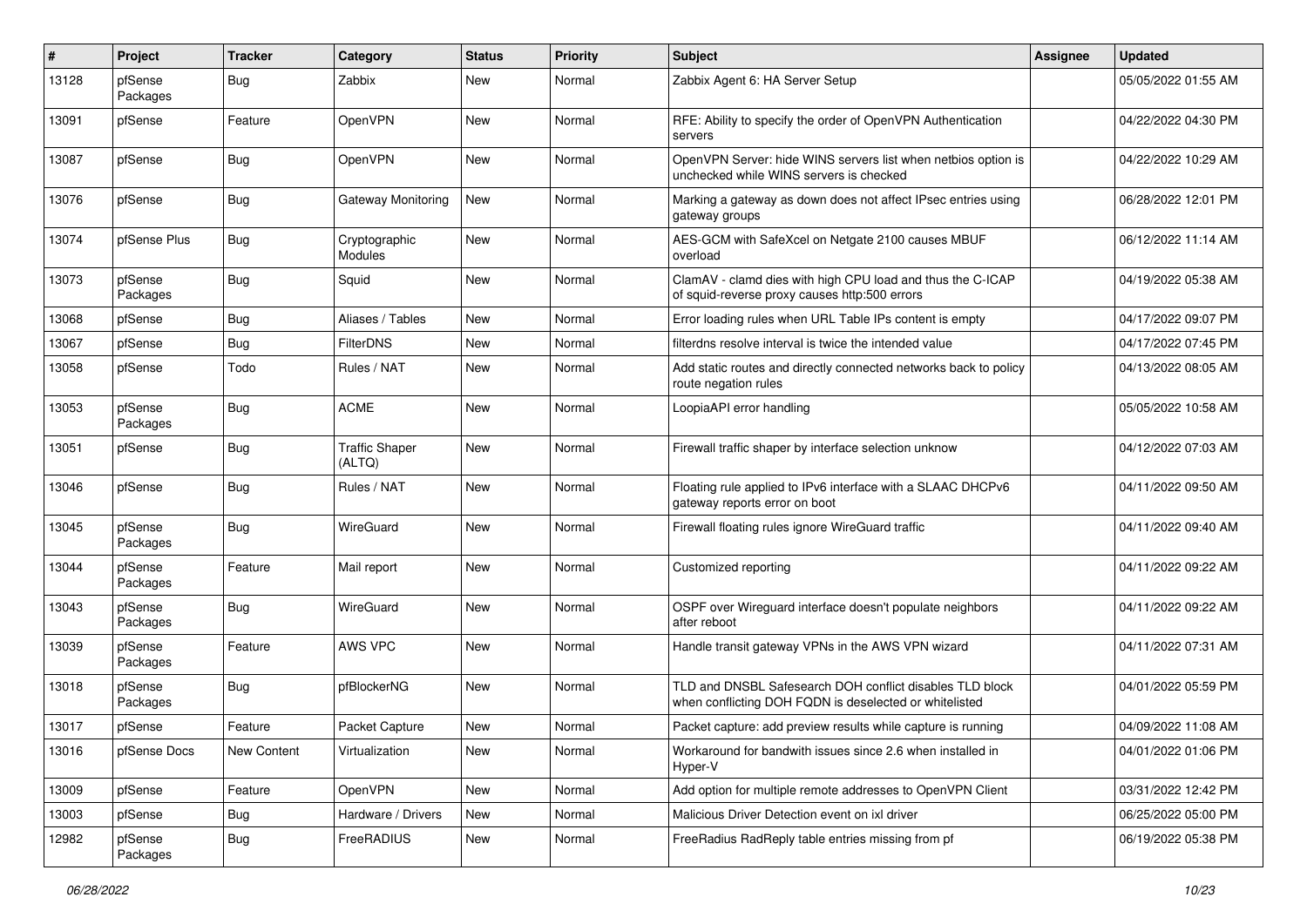| #     | Project             | <b>Tracker</b> | Category                                 | <b>Status</b> | <b>Priority</b> | <b>Subject</b>                                                                                 | <b>Assignee</b> | <b>Updated</b>      |
|-------|---------------------|----------------|------------------------------------------|---------------|-----------------|------------------------------------------------------------------------------------------------|-----------------|---------------------|
| 12974 | pfSense Plus        | <b>Bug</b>     | Installer                                | New           | Normal          | Typing anything into 1100/2100 recovery installer causes<br>process to stop                    |                 | 06/05/2022 04:10 PM |
| 12960 | pfSense             | Bug            | Installer                                | New           | Normal          | VGA installer image defaults to serial console, serial console is<br>default in GUI settings   |                 | 06/28/2022 12:01 PM |
| 12950 | pfSense             | <b>Bug</b>     | Routing                                  | <b>New</b>    | Normal          | OpenVPN as default gateway does not get set at boot time                                       |                 | 04/09/2022 05:46 PM |
| 12938 | pfSense             | <b>Bug</b>     | IPv6 Router<br>Advertisements<br>(RADVD) | New           | Normal          | MaxRtrAdvInterval would allow stale DNS servers to be deleted<br>faster                        |                 | 03/12/2022 09:37 AM |
| 12927 | pfSense             | <b>Bug</b>     | <b>OpenVPN</b>                           | <b>New</b>    | Normal          | OpenVPN with OCSP enabled allows connections with revoked<br>certificates                      |                 | 03/24/2022 08:22 AM |
| 12922 | pfSense             | <b>Bug</b>     | DHCP (IPv4)                              | New           | Normal          | Classless static routes received on DHCP WAN can override<br>chosen default gateway            |                 | 03/28/2022 10:08 AM |
| 12918 | pfSense<br>Packages | Feature        | pfBlockerNG                              | New           | Normal          | pfBlockerNG-devel changes from xmlrpc sync do not take effect<br>immediately                   |                 | 03/07/2022 02:29 PM |
| 12905 | pfSense             | <b>Bug</b>     | Web Interface                            | <b>New</b>    | Normal          | Add VLAN Re-assignment to Import Interface Mismatch Wizard                                     |                 | 03/07/2022 08:05 AM |
| 12903 | pfSense             | Feature        | Notifications                            | <b>New</b>    | Normal          | alternative authentication methods for email notifications?                                    |                 | 03/07/2022 07:52 AM |
| 12899 | pfSense<br>Packages | Bug            | Suricata                                 | New           | Normal          | Suricata doesn't honor Pass List                                                               |                 | 03/04/2022 01:22 PM |
| 12889 | pfSense<br>Packages | Feature        | <b>FRR</b>                               | <b>New</b>    | Normal          | FRR GUI add set ipv6 next-hop global                                                           |                 | 03/02/2022 06:10 AM |
| 12888 | pfSense             | <b>Bug</b>     | Rules / NAT                              | <b>New</b>    | Normal          | pfSense sends un-NATed packets during OpenVPN startup                                          |                 | 03/01/2022 03:13 PM |
| 12883 | pfSense Docs        | Todo           | <b>DNS</b>                               | New           | Normal          | Feedback on Services - DNS Resolver - Host Overrides                                           |                 | 02/28/2022 07:54 PM |
| 12875 | pfSense             | <b>Bug</b>     | Package System                           | New           | Normal          | Import zabbix-agent6 and zabbix-proxy6 from FreeBSD Ports                                      |                 | 05/28/2022 06:50 PM |
| 12874 | pfSense             | Feature        | OpenVPN                                  | <b>New</b>    | Normal          | OpenVPN RADIUS Framed-Pool                                                                     |                 | 02/25/2022 02:24 PM |
| 12861 | pfSense Docs        | Correction     | Hardware                                 | <b>New</b>    | Normal          | pfSense hardware tuning guide references obsolete interface<br>loader variable & buffer limits |                 | 02/23/2022 05:31 PM |
| 12860 | pfSense<br>Packages | Feature        | New Package<br>Request                   | New           | Normal          | add mmc-utils package to all images                                                            |                 | 02/24/2022 07:18 AM |
| 12859 | pfSense<br>Packages | Feature        | Zabbix                                   | <b>New</b>    | Normal          | Add Zabbix 6.0 LTS (agent and proxy) packages                                                  |                 | 02/23/2022 07:11 AM |
| 12857 | pfSense             | Bug            | Gateways                                 | <b>New</b>    | Normal          | Firewall gateway goes away when making changes to Bridge0<br>device                            |                 | 02/27/2022 11:20 AM |
| 12848 | pfSense             | Feature        | <b>Dynamic DNS</b>                       | New           | Normal          | Evaluation of the DynDNS "Result Match" string                                                 |                 | 02/22/2022 02:01 AM |
| 12845 | pfSense<br>Packages | <b>Bug</b>     | softflowd                                | New           | Normal          | softflowd wrong vlan tag                                                                       |                 | 02/21/2022 10:40 AM |
| 12828 | pfSense             | <b>Bug</b>     | Wireless                                 | New           | Normal          | pfSense keeps crashing (Fatal trap 12: page fault while in<br>kernel mode)                     |                 | 02/21/2022 07:55 AM |
| 12823 | pfSense             | <b>Bug</b>     | DHCP (IPv6)                              | New           | Normal          | Multiple DHCP6 WAN connections PPPoE interface 'defached'<br>status                            |                 | 02/18/2022 05:39 AM |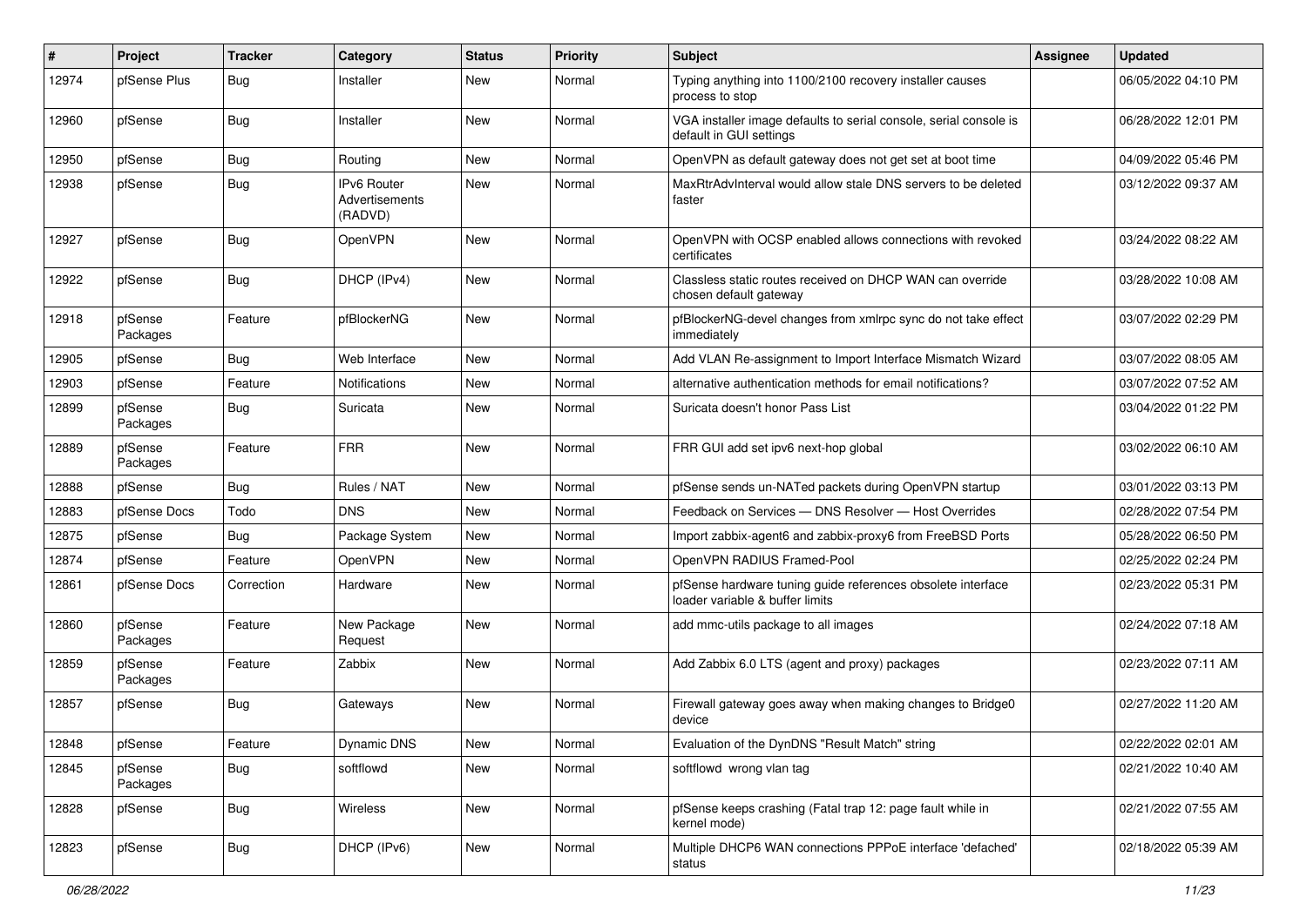| #     | Project             | <b>Tracker</b> | Category              | <b>Status</b> | <b>Priority</b> | <b>Subject</b>                                                                                                                        | Assignee | <b>Updated</b>      |
|-------|---------------------|----------------|-----------------------|---------------|-----------------|---------------------------------------------------------------------------------------------------------------------------------------|----------|---------------------|
| 12822 | pfSense<br>Packages | Bug            | pfBlockerNG           | New           | Normal          | IPv4 Source ASN format not working                                                                                                    |          | 02/18/2022 10:47 AM |
| 12812 | pfSense<br>Packages | Feature        | arpwatch              | New           | Normal          | Would it be helpful if the FreeBSD net-mgmt/arpwatch port had<br>an option to use mail/dma for mail delivery?                         |          | 02/16/2022 06:09 PM |
| 12806 | pfSense<br>Packages | Todo           | node exporter         | <b>New</b>    | Normal          | Update node_exporter to 1.3.1                                                                                                         |          | 02/15/2022 05:26 PM |
| 12797 | pfSense             | Bug            | UPnP/NAT-PMP          | New           | Normal          | UPnP+STUN forms invalid outbound NAT rules using the<br>external address discovered from STUN                                         |          | 02/15/2022 01:01 PM |
| 12791 | pfSense Docs        | New Content    | Diagnostics           | <b>New</b>    | Normal          | Diagnostic Information for Support (pfSense)                                                                                          |          | 02/13/2022 08:49 PM |
| 12787 | pfSense Docs        | Todo           | <b>IPsec</b>          | New           | Normal          | Feedback on pfSense Configuration Recipes - Routing<br>Internet Traffic Through a Site-to-Site IPsec Tunnel                           |          | 02/11/2022 11:28 PM |
| 12774 | pfSense             | <b>Bug</b>     | Backup / Restore      | New           | Normal          | Picture widget image is not saved in backup                                                                                           |          | 04/04/2022 04:48 AM |
| 12768 | pfSense             | Feature        | Upgrade               | <b>New</b>    | Normal          | pfSense-repo: Make sure default config file exists                                                                                    |          | 06/28/2022 12:01 PM |
| 12767 | pfSense<br>Packages | <b>Bug</b>     | Avahi                 | New           | Normal          | `Package radavahi-daemon does does not exist in current<br>pfSense version and it has been removed" message on<br>pfSense 2.7 restore |          | 02/07/2022 11:28 AM |
| 12764 | pfSense             | Bug            | Gateways              | New           | Normal          | VTI gateway status is pending after assigning the VTI interface                                                                       |          | 02/07/2022 05:41 AM |
| 12751 | pfSense<br>Packages | <b>Bug</b>     | <b>FRR</b>            | New           | Normal          | Improve FRR route restoration after gateway events                                                                                    |          | 02/06/2022 11:07 PM |
| 12748 | pfSense<br>Packages | Feature        | Suricata              | New           | Normal          | Suricata blocked page timestamp breakout to it's own sortable<br>column                                                               |          | 02/01/2022 12:06 PM |
| 12747 | pfSense             | Bug            | Logging               | New           | Normal          | System log is filled by sshguard                                                                                                      |          | 05/03/2022 03:08 AM |
| 12737 | pfSense             | <b>Bug</b>     | Certificates          | New           | Normal          | CApath is not defined by default in curl                                                                                              |          | 06/28/2022 12:01 PM |
| 12730 | pfSense             | <b>Bug</b>     | <b>Captive Portal</b> | <b>New</b>    | Normal          | RADIUS accounting does not work if WAN is down                                                                                        |          | 01/26/2022 05:13 AM |
| 12726 | pfSense             | <b>Bug</b>     | Authentication        | New           | Normal          | LDAP select container button auto populate                                                                                            |          | 01/25/2022 01:48 PM |
| 12717 | pfSense<br>Packages | Todo           | Squid                 | New           | Normal          | Squid 5.x Branch                                                                                                                      |          | 01/25/2022 06:24 PM |
| 12711 | pfSense<br>Packages | Feature        | Telegraf              | New           | Normal          | Add InfluxDB V2 support                                                                                                               |          | 01/21/2022 02:54 AM |
| 12708 | pfSense             | Bug            | Aliases / Tables      | New           | Normal          | alias with non resolving DNS entry breaks underlying pf table                                                                         |          | 02/20/2022 06:13 PM |
| 12679 | pfSense             | Feature        | Interfaces            | New           | Normal          | Remind user to update DHCPv6 range when changing interface<br>IPv6 prefix                                                             |          | 01/12/2022 07:36 AM |
| 12676 | pfSense             | Feature        | Rules / NAT           | New           | Normal          | Add the Tagged option on the Port Forward rules edit page                                                                             |          | 01/11/2022 05:52 AM |
| 12667 | pfSense<br>Packages | Bug            | WireGuard             | New           | Normal          | Firewall Crashed After Upgrading Wireguard                                                                                            |          | 01/07/2022 09:18 AM |
| 12665 | pfSense             | Feature        | Rules / NAT           | New           | Normal          | Ability to add custom pf rules from the GUI                                                                                           |          | 01/07/2022 09:30 AM |
| 12659 | pfSense Docs        | Todo           | Hardware              | New           | Normal          | Feedback on Hardware - Hardware Tuning and<br>Troubleshooting - Flow Control for ix                                                   |          | 01/16/2022 10:22 AM |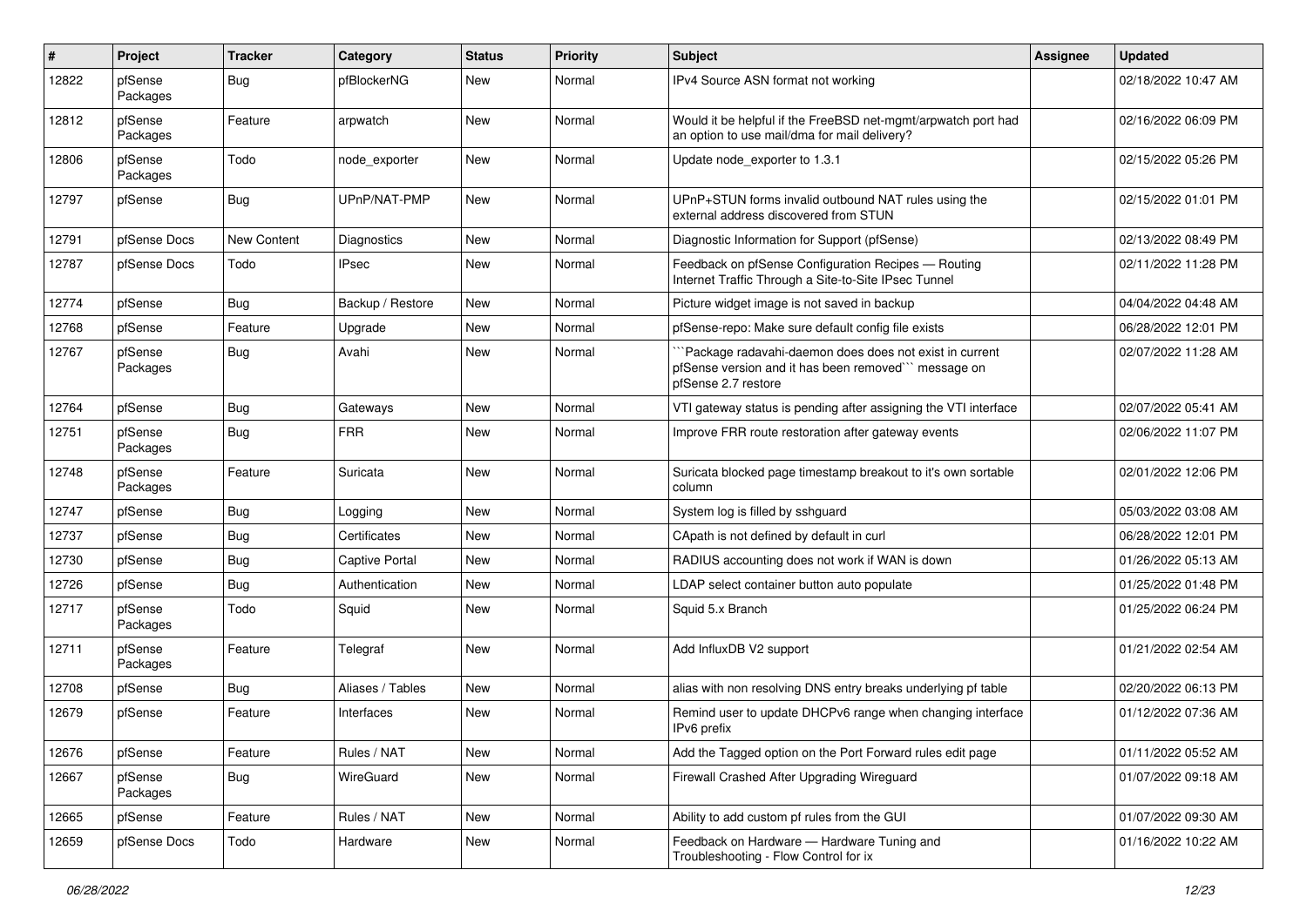| #     | Project             | <b>Tracker</b> | Category                | <b>Status</b> | <b>Priority</b> | <b>Subject</b>                                                                                                            | <b>Assignee</b> | <b>Updated</b>      |
|-------|---------------------|----------------|-------------------------|---------------|-----------------|---------------------------------------------------------------------------------------------------------------------------|-----------------|---------------------|
| 12658 | pfSense<br>Packages | Feature        | darkstat                | <b>New</b>    | Normal          | Adding prometheus metrics to darkstat                                                                                     |                 | 05/27/2022 09:44 PM |
| 12656 | pfSense<br>Packages | Feature        | New Package<br>Request  | <b>New</b>    | Normal          | <b>NextDNS</b>                                                                                                            |                 | 01/31/2022 01:50 AM |
| 12655 | pfSense<br>Packages | <b>Bug</b>     | Telegraf                | <b>New</b>    | Normal          | telegraf, wireguard plugin failing                                                                                        |                 | 12/30/2021 05:51 PM |
| 12648 | pfSense             | Bug            | Captive Portal          | <b>New</b>    | Normal          | Undocumented variables 'listenporthttp' and 'listenporthttps'                                                             |                 | 12/28/2021 10:44 AM |
| 12625 | pfSense             | Feature        | Logging                 | New           | Normal          | Granular logging options for default firewall rules.                                                                      |                 | 12/21/2021 06:39 PM |
| 12612 | pfSense             | Bug            | <b>DNS Resolver</b>     | New           | Normal          | DNS Resolver is restarted during every "rc.newwanip" event                                                                |                 | 06/28/2022 12:01 PM |
| 12602 | pfSense             | Feature        | Dynamic DNS             | <b>New</b>    | Normal          | DHCPv6 should allow DDNS Client updates for hosts                                                                         |                 | 12/15/2021 11:00 AM |
| 12600 | pfSense             | Feature        | Aliases / Tables        | New           | Normal          | allow custom mask for a network alias created from a FQDN                                                                 |                 | 12/15/2021 10:50 AM |
| 12597 | pfSense Docs        | New Content    | Hardware                | New           | Normal          | How to reset IPMI settings and password for Netgate<br>appliances                                                         |                 | 05/07/2022 12:33 PM |
| 12581 | pfSense             | Regression     | DHCP (IPv6)             | New           | Normal          | CARP IPv6 assigned address does not get advertised to<br>endpoints with RADV                                              |                 | 12/16/2021 02:34 PM |
| 12570 | pfSense Docs        | Correction     | General                 | <b>New</b>    | Normal          | Active appliance list missing 6100                                                                                        |                 | 12/06/2021 11:41 AM |
| 12563 | pfSense             | Bug            | OpenVPN                 | New           | Normal          | OpenVPN server doesn't support Framed-IPv6-Address<br>RADIUS attribute                                                    |                 | 12/03/2021 11:19 AM |
| 12553 | pfSense             | Feature        | Backup / Restore        | New           | Normal          | Auto Config Backup: Allow selecting multiple backups for<br>deletion                                                      |                 | 02/22/2022 04:27 AM |
| 12552 | pfSense             | Bug            | OpenVPN                 | <b>New</b>    | Normal          | "Pull DNS" option within OpenVPN client does not cause<br>pfSense to use DNS servers assigned by remote OpenVPN<br>server |                 | 12/08/2021 08:45 AM |
| 12546 | pfSense Plus        | Feature        | Authentication          | <b>New</b>    | Normal          | Add 2FA Support to pfSense Plus Local Database<br>Authentication                                                          |                 | 06/25/2022 05:30 PM |
| 12542 | pfSense             | Bug            | Virtual IP Addresses    | New           | Normal          | Cannot assign a same IPv6 Link-Local address to different<br>interfaces                                                   |                 | 11/25/2021 01:41 AM |
| 12538 | pfSense<br>Packages | Bug            | <b>PIMD</b>             | <b>New</b>    | Normal          | PIMD sub-interface bug                                                                                                    |                 | 11/20/2021 09:44 PM |
| 12535 | pfSense             | Documentation  | Routing                 | New           | Normal          | Negate Rules function does not match the description                                                                      |                 | 11/19/2021 02:03 PM |
| 12534 | pfSense Plus        | Feature        | Hardware / Drivers      | New           | Normal          | Generate a ISO Image for Remote Restore of pfSense Plus on<br>the XG-1537 and 1541 units with IPMI                        |                 | 05/30/2022 10:28 AM |
| 12524 | pfSense Plus        | Feature        | <b>Operating System</b> | New           | Normal          | OpenSSL QAT Engine                                                                                                        |                 | 04/10/2022 02:54 AM |
| 12519 | pfSense             | <b>Bug</b>     | Authentication          | New           | Normal          | Fail authentication using special character in password via the<br>LDAP connector                                         |                 | 11/12/2021 07:39 AM |
| 12509 | pfSense             | <b>Bug</b>     | OpenVPN                 | New           | Normal          | Deffered authentication does not work with auth-gen-token<br>external-auth or pusk "auth-token"                           |                 | 11/08/2021 04:01 AM |
| 12508 | pfSense             | <b>Bug</b>     | <b>DHCP Relay</b>       | New           | Normal          | DHCP Relay over VPN                                                                                                       |                 | 11/06/2021 11:25 AM |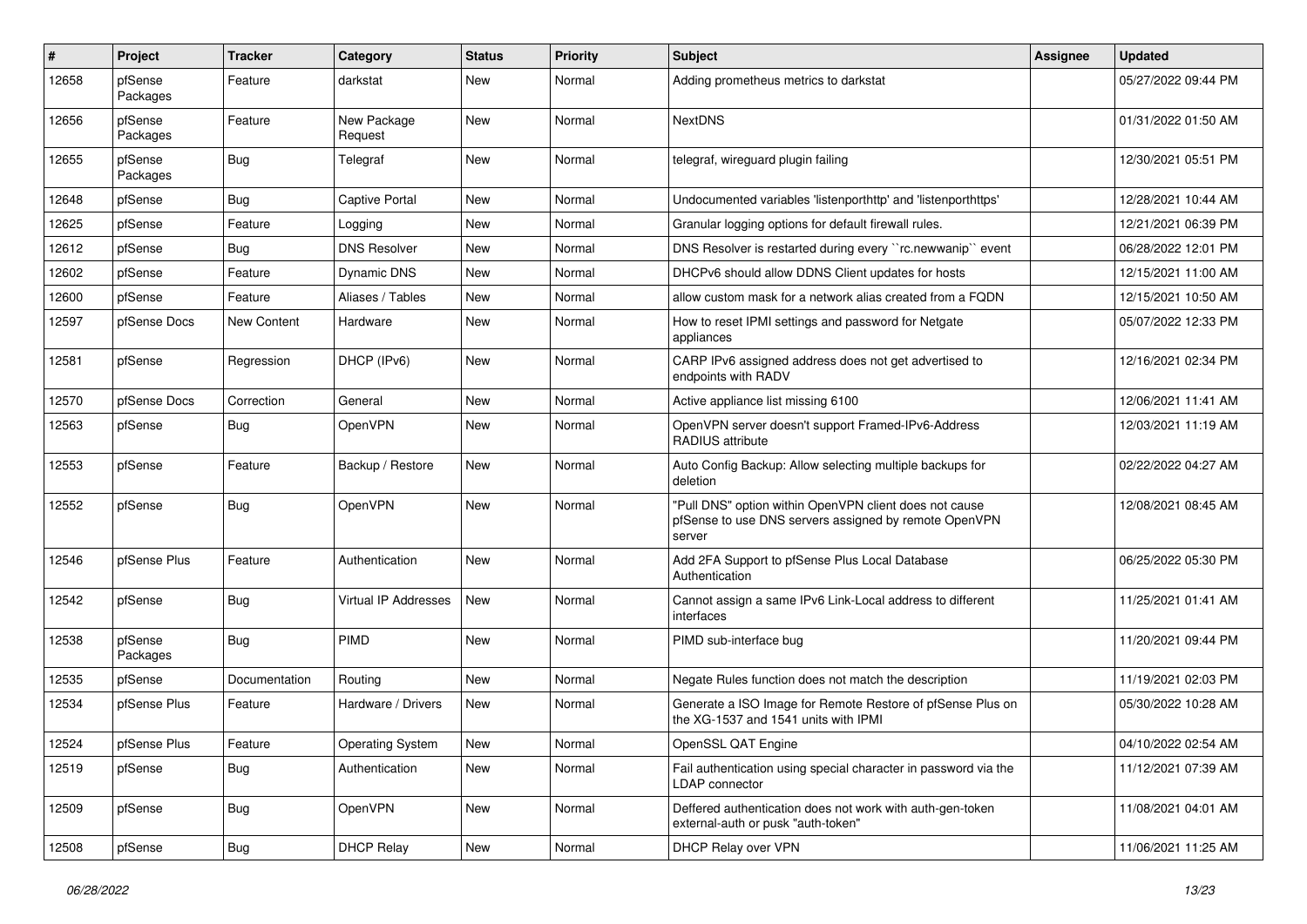| #     | Project             | <b>Tracker</b> | Category                 | <b>Status</b> | <b>Priority</b> | <b>Subject</b>                                                                                                                      | <b>Assignee</b> | <b>Updated</b>      |
|-------|---------------------|----------------|--------------------------|---------------|-----------------|-------------------------------------------------------------------------------------------------------------------------------------|-----------------|---------------------|
| 12504 | pfSense             | Bug            | Interfaces               | <b>New</b>    | Normal          | BCM57412 NetXtreme-E 10Gb RDMA Ethernet controller issue                                                                            |                 | 11/05/2021 04:51 AM |
| 12502 | pfSense<br>Packages | Feature        | syslog-ng                | New           | Normal          | Syslog-ng Configuration Library (scl) missing                                                                                       |                 | 11/02/2021 06:06 PM |
| 12491 | pfSense<br>Packages | Feature        | squidguard               | New           | Normal          | squidguard: allow multiple regex                                                                                                    |                 | 10/28/2021 03:30 PM |
| 12483 | pfSense             | Bug            | Configuration<br>Backend | <b>New</b>    | Normal          | GUI creates inconsistent config.xml                                                                                                 |                 | 10/23/2021 06:48 AM |
| 12473 | pfSense             | Feature        | <b>IPsec</b>             | <b>New</b>    | Normal          | Allow user adjustment of IPsec Keep Alive periodic checks                                                                           |                 | 12/22/2021 05:59 AM |
| 12467 | pfSense             | Bug            | <b>Captive Portal</b>    | New           | Normal          | CP error on client disconnect after reboot                                                                                          |                 | 10/17/2021 05:35 AM |
| 12465 | pfSense<br>Packages | Feature        | haproxy                  | New           | Normal          | Add forwardfor advanced usecases                                                                                                    |                 | 10/16/2021 07:35 PM |
| 12461 | pfSense Docs        | Todo           | Hardware                 | <b>New</b>    | Normal          | Improve macOS Serial Command Instructions                                                                                           |                 | 10/15/2021 03:47 PM |
| 12459 | pfSense             | Todo           | Virtual IP Addresses     | <b>New</b>    | Normal          | Add IP Alias subnet input validation                                                                                                |                 | 10/15/2021 09:35 AM |
| 12458 | pfSense             | Feature        | Authentication           | <b>New</b>    | Normal          | Use "unixHomeDirectory" instead of "homeDirectory" when<br>LDAP authentication server is Active Directory                           |                 | 10/15/2021 08:18 AM |
| 12451 | pfSense             | Bug            | Virtual IP Addresses     | <b>New</b>    | Normal          | deleteVIP() does not check RFC2136 Update Source                                                                                    |                 | 10/13/2021 10:06 AM |
| 12444 | pfSense<br>Packages | Bug            | ntop                     | New           | Normal          | ntopng throws errors when viewing single host                                                                                       |                 | 10/11/2021 12:39 PM |
| 12436 | pfSense             | Bug            | PPPoE Server             | New           | Normal          | Pppoe server config gui does not allow setting of chap<br>authentication, and sets the network start address for allocation<br>to 0 |                 | 10/21/2021 08:15 AM |
| 12427 | pfSense<br>Packages | Todo           | haproxy                  | New           | Normal          | ha-proxy: action order in the GUI is not keeped in the resulting<br>ha-proxy configuration                                          |                 | 10/06/2021 07:02 AM |
| 12421 | pfSense             | Bug            | Rules / NAT              | <b>New</b>    | Normal          | IPV6 limiter bug                                                                                                                    |                 | 10/02/2021 08:44 AM |
| 12411 | pfSense Docs        | Todo           | <b>High Availability</b> | New           | Normal          | Feedback on High Availability - pfSense XML-RPC Config<br><b>Sync Overview</b>                                                      |                 | 09/29/2021 10:39 AM |
| 12402 | pfSense Docs        | Todo           | Configuration            | <b>New</b>    | Normal          | Feedback on Configuration - Advanced Configuration Options<br>- Notifications                                                       |                 | 09/24/2021 12:46 AM |
| 12401 | pfSense             | Bug            | <b>Traffic Graphs</b>    | <b>New</b>    | Normal          | Traffic graphs with untagged and tagged VLAN on same<br>interface                                                                   |                 | 09/23/2021 09:18 PM |
| 12400 | pfSense Docs        | Correction     | <b>NAT</b>               | <b>New</b>    | Normal          | NAT 1:1 documentation - multi-wan information                                                                                       |                 | 03/13/2022 12:53 PM |
| 12395 | pfSense Docs        | Todo           | Packages                 | New           | Normal          | Feedback on Packages - FRR Package - Border Gateway<br>Protocol - BGP Required Information                                          |                 | 09/21/2021 04:32 PM |
| 12382 | pfSense             | Regression     | OpenVPN                  | <b>New</b>    | Normal          | Certificate Depth checking creates OpenVPN micro-outages<br>every time a user authenticates after 2.5.2 upgrade                     |                 | 01/17/2022 04:17 AM |
| 12367 | pfSense             | Todo           | Installer                | New           | Normal          | ZFS: Do not show memstick disk on target list                                                                                       |                 | 09/13/2021 07:37 AM |
| 12358 | pfSense<br>Packages | Feature        | pfBlockerNG              | New           | Normal          | IP List Copy/Import/Export                                                                                                          |                 | 09/09/2021 01:56 PM |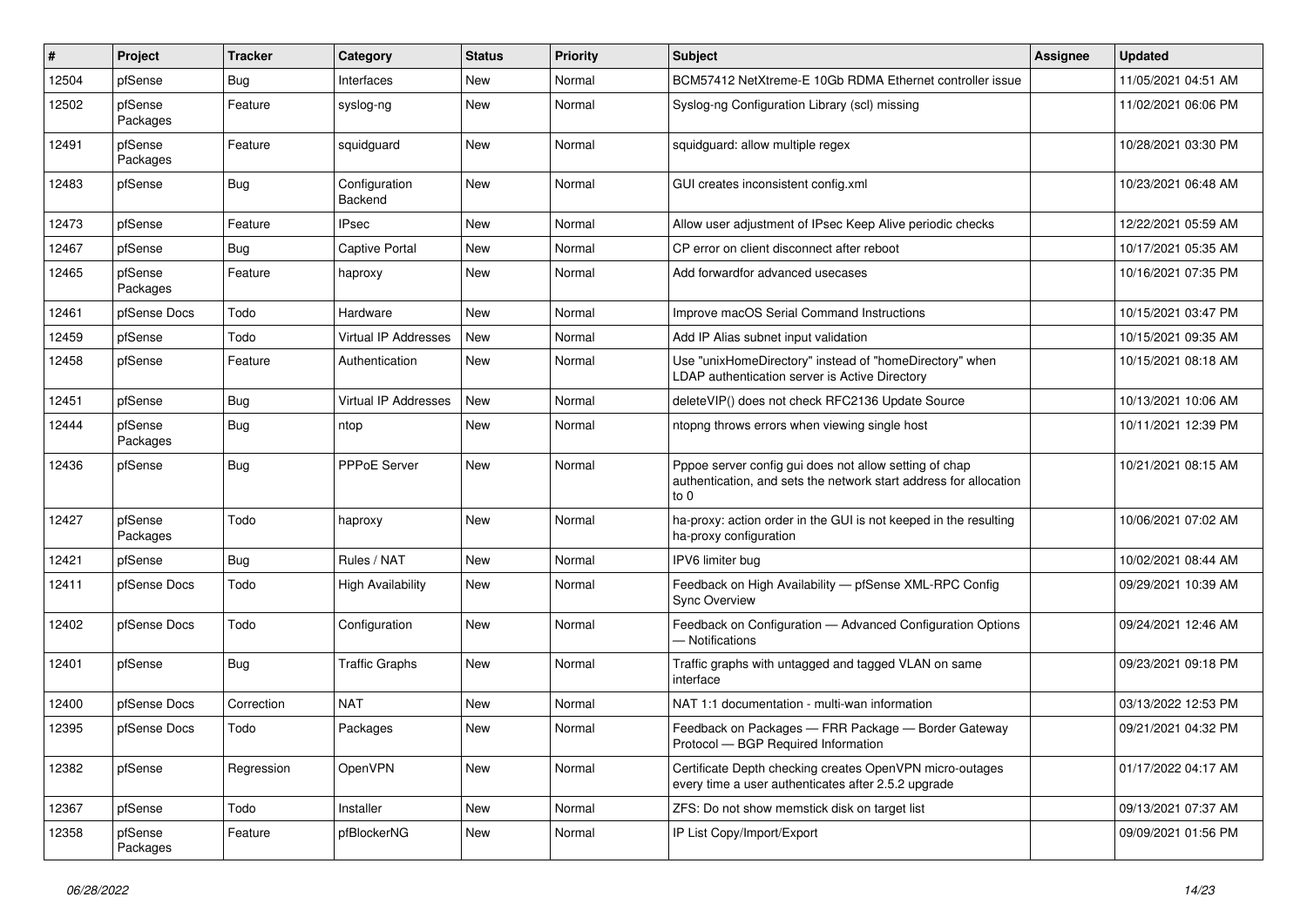| $\#$  | Project             | <b>Tracker</b> | Category                 | <b>Status</b> | <b>Priority</b> | <b>Subject</b>                                                                                       | Assignee | <b>Updated</b>      |
|-------|---------------------|----------------|--------------------------|---------------|-----------------|------------------------------------------------------------------------------------------------------|----------|---------------------|
| 12357 | pfSense             | <b>Bug</b>     | <b>Captive Portal</b>    | New           | Normal          | Captive Portal popup Logout button loads full login page in<br>popup when clicked                    |          | 10/27/2021 12:10 PM |
| 12338 | pfSense<br>Packages | <b>Bug</b>     | <b>RRD Summary</b>       | New           | Normal          | RRD Summary does not report data on 3100                                                             |          | 04/15/2022 02:54 PM |
| 12329 | pfSense<br>Packages | Feature        | Avahi                    | New           | Normal          | Add optional floating firewall rules for IPv4 and IPv6                                               |          | 02/09/2022 04:43 PM |
| 12308 | pfSense<br>Packages | Feature        | New Package<br>Request   | New           | Normal          | Dynamicaly Update Firewall Aliases from OpenVPN LDAP<br>Group membership of the connected user       |          | 08/27/2021 12:51 AM |
| 12300 | pfSense             | Feature        | Hardware / Drivers       | New           | Normal          | Add Aquantia Atlantic driver to pfsense                                                              |          | 09/14/2021 06:49 AM |
| 12286 | pfSense<br>Packages | <b>Bug</b>     | FreeRADIUS               | <b>New</b>    | Normal          | Add support for ntlm auth in LDAP                                                                    |          | 08/20/2021 08:27 AM |
| 12283 | pfSense             | <b>Bug</b>     | Authentication           | <b>New</b>    | Normal          | LDAP/RADIUS authentication servers configuration does not<br>allow source IP address to be specified |          | 08/20/2021 01:15 AM |
| 12268 | pfSense Docs        | Todo           | <b>Firewall Rules</b>    | New           | Normal          | Feedback on Firewall — Aliases                                                                       |          | 08/17/2021 12:55 AM |
| 12260 | pfSense<br>Packages | <b>Bug</b>     | ntop                     | New           | Normal          | Update popup and version missmatch?                                                                  |          | 01/08/2022 05:53 AM |
| 12259 | pfSense             | Bug            | <b>Operating System</b>  | New           | Normal          | Intel em NICs Suffering Performance Degradation on<br>FreeBSD12                                      |          | 02/25/2022 09:28 PM |
| 12249 | pfSense             | <b>Bug</b>     | Backup / Restore         | New           | Normal          | HAProxy causing failed ACB backups                                                                   |          | 11/15/2021 11:58 PM |
| 12243 | pfSense             | Todo           | Package System           | New           | Normal          | Implement ```plugin interfaces()``                                                                   |          | 02/07/2022 03:50 AM |
| 12237 | pfSense Docs        | Todo           | Hardware                 | New           | Normal          | Feedback on Hardware - Hardware Tuning and<br>Troubleshooting                                        |          | 08/10/2021 03:13 AM |
| 12190 | pfSense             | Feature        | Rules / NAT              | <b>New</b>    | Normal          | Add ability to reference ipv6 prefix in firewall rules and aliases                                   |          | 08/05/2021 01:47 PM |
| 12188 | pfSense<br>Packages | Bug            | OpenVPN Client<br>Export | New           | Normal          | client export breaks multi remote configurations                                                     |          | 10/02/2021 05:58 PM |
| 12179 | pfSense<br>Packages | Feature        | gemu-guest-agent         | New           | Normal          | QEMU package                                                                                         |          | 07/30/2021 08:02 AM |
| 12162 | pfSense Docs        | Todo           | Products                 | New           | Normal          | Add "usb reset" as possible solution for non-booting flash drives<br>on the SG-1100                  |          | 10/07/2021 02:19 PM |
| 12139 | pfSense             | Feature        | <b>DNS Forwarder</b>     | New           | Normal          | Add support in for specifying a DNSMASQ configuration file                                           |          | 07/16/2021 09:45 PM |
| 12130 | pfSense<br>Packages | Bug            | Zeek                     | New           | Normal          | Zeek fails to start                                                                                  |          | 07/15/2021 02:00 AM |
| 12126 | pfSense<br>Packages | <b>Bug</b>     | FreeRADIUS               | New           | Normal          | freeradius3 0.15.7 31                                                                                |          | 10/11/2021 08:21 AM |
| 12122 | pfSense             | Bug            | Web Interface            | New           | Normal          | Perform greedy actions asychronously                                                                 |          | 07/10/2021 01:10 PM |
| 12121 | pfSense             | Feature        | <b>OpenVPN</b>           | New           | Normal          | Wider "local network(s)" fields in OpenVPN server configuration                                      |          | 07/19/2021 07:37 AM |
| 12120 | pfSense             | Feature        | <b>DHCP Relay</b>        | <b>New</b>    | Normal          | Permit several sets of destination DHCP servers in DHCP relay                                        |          | 07/11/2021 05:41 PM |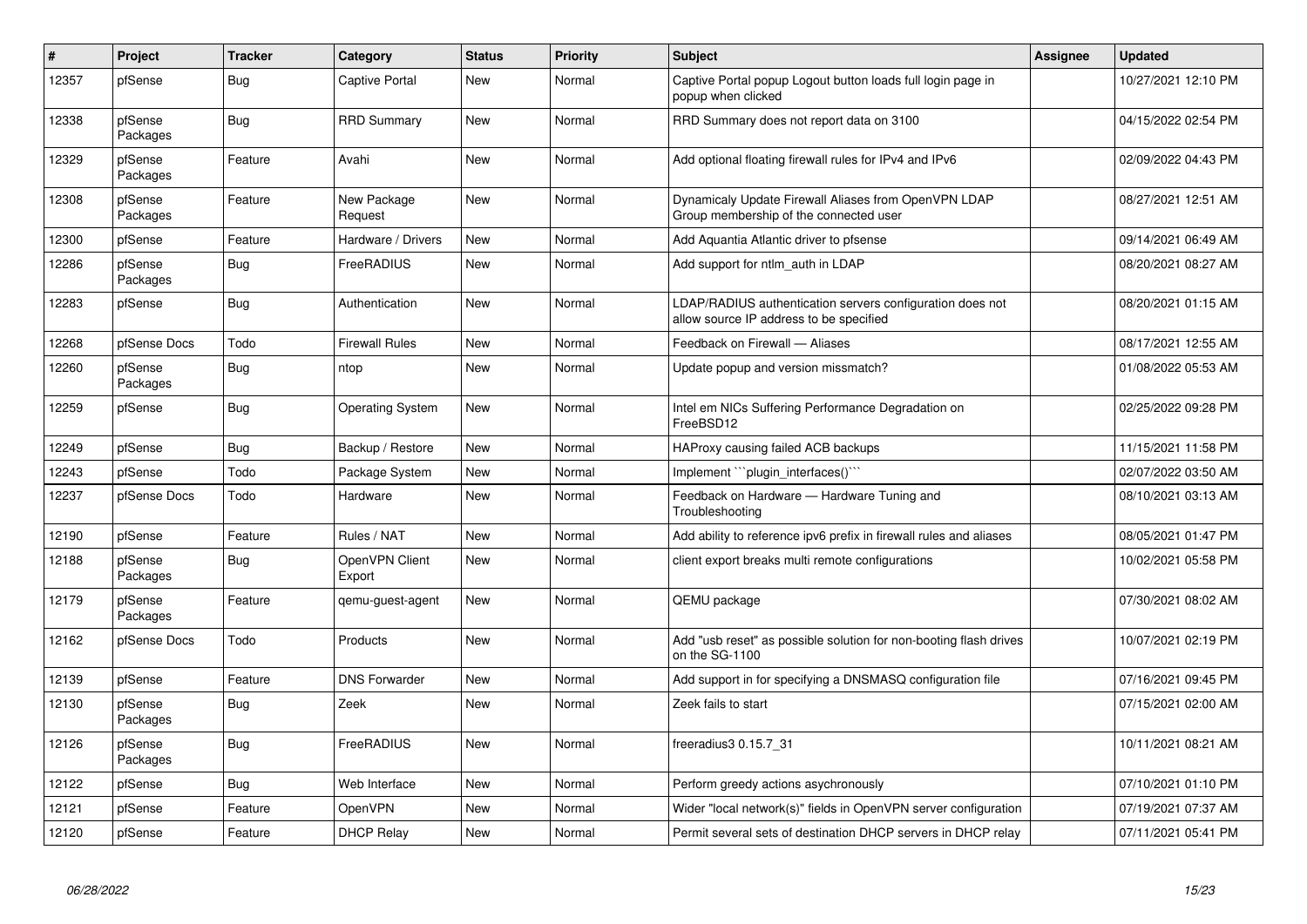| #     | Project             | <b>Tracker</b> | Category               | <b>Status</b> | <b>Priority</b> | Subject                                                                                        | Assignee | <b>Updated</b>      |
|-------|---------------------|----------------|------------------------|---------------|-----------------|------------------------------------------------------------------------------------------------|----------|---------------------|
| 12098 | pfSense Docs        | Correction     | Configuration          | New           | Normal          | Feedback on pfSense Configuration Recipes - Accessing a<br>CPE/Modem from Inside the Firewall  |          | 07/02/2021 02:30 AM |
| 12097 | pfSense<br>Packages | Feature        | pfBlockerNG            | New           | Normal          | Add dnsbl and geoip logs to system log                                                         |          | 07/06/2021 01:25 PM |
| 12095 | pfSense             | <b>Bug</b>     | Authentication         | <b>New</b>    | Normal          | Memory leak in pcscd                                                                           |          | 06/01/2022 01:01 PM |
| 12091 | pfSense             | Feature        | Authentication         | New           | Normal          | RFE: Add support for sssd authentication                                                       |          | 12/10/2021 04:55 PM |
| 12084 | pfSense<br>Packages | Bug            | <b>FRR</b>             | New           | Normal          | libfrr.so.0 error on SG-1100                                                                   |          | 06/26/2021 08:22 AM |
| 12077 | pfSense             | Feature        | Gateways               | <b>New</b>    | Normal          | Allow stick-connections per gateway group                                                      |          | 06/24/2021 08:45 AM |
| 12063 | pfSense Docs        | Todo           | Dynamic DNS            | New           | Normal          | Feedback on Services - Dynamic DNS - Configuring RFC<br>2136 Dynamic DNS updates               |          | 06/18/2021 06:24 PM |
| 12056 | pfSense             | <b>Bug</b>     | Logging                | <b>New</b>    | Normal          | Filterlog says "Unknown Option %u"                                                             |          | 06/18/2021 05:51 AM |
| 12033 | pfSense<br>Packages | Bug            | pfBlockerNG            | New           | Normal          | maxmindb and _sqlite3 modules not found                                                        |          | 10/01/2021 04:42 AM |
| 12009 | pfSense<br>Packages | Bug            | Zabbix                 | New           | Normal          | Zabbix Agent starts twice by /etc/rc.start_packages                                            |          | 06/08/2021 01:35 AM |
| 11974 | pfSense             | Feature        | <b>XMLRPC</b>          | New           | Normal          | XMLRPC synchronization for igmmproxy settings                                                  |          | 05/29/2021 03:58 PM |
| 11970 | pfSense<br>Packages | Bug            | Coreboot               | New           | Normal          | Netgate Firmware Upgrade Doesn't Work on XG-2758                                               |          | 04/21/2022 12:39 PM |
| 11963 | pfSense<br>Packages | Feature        | <b>FRR</b>             | New           | Normal          | Dynamically change OSPF interface costs on selected<br>interfaces on CARP event                |          | 05/26/2021 04:13 AM |
| 11956 | pfSense             | Feature        | Web Interface          | <b>New</b>    | Normal          | "add" button in the top of pages with many user-added items                                    |          | 07/10/2021 01:01 PM |
| 11954 | pfSense             | Feature        | <b>IGMP Proxy</b>      | <b>New</b>    | Normal          | Multicast limits                                                                               |          | 05/25/2021 12:36 AM |
| 11953 | pfSense             | Bug            | <b>IGMP Proxy</b>      | <b>New</b>    | Normal          | XG-1541 crashes when igmpproxy is enabled and network<br>interfaces status change              |          | 05/24/2021 04:55 PM |
| 11944 | pfSense Docs        | Todo           | Packages               | <b>New</b>    | Normal          | Feedback on Packages - FRR Package - Bidirectional<br><b>Forwarding Detection</b>              |          | 05/21/2021 12:57 AM |
| 11931 | pfSense<br>Packages | Feature        | <b>ACME</b>            | New           | Normal          | Add support for validating a domain's ownership via Google<br>Cloud Cloud DNS                  |          | 02/15/2022 03:18 AM |
| 11925 | pfSense             | Bug            | OpenVPN                | New           | Normal          | Calling-Station-Id always set to WAN IP                                                        |          | 05/14/2021 09:27 AM |
| 11920 | pfSense Plus        | Feature        | Authentication         | New           | Normal          | SAML Authentication for pfSense (VPN and webConfigurator)                                      |          | 05/14/2021 12:56 AM |
| 11898 | pfSense<br>Packages | <b>Bug</b>     | apcupsd                | New           | Normal          | PHP error from apcupsd dashboard widget                                                        |          | 05/07/2021 09:12 AM |
| 11890 | pfSense<br>Packages | Feature        | New Package<br>Request | New           | Normal          | Browser-based "clientless" VPN                                                                 |          | 05/05/2021 07:26 AM |
| 11876 | pfSense             | Feature        | Hardware / Drivers     | New           | Normal          | OpenSSL does not use QAT acceleration on pfSense Plus<br>21.02-RELEASE-p1 or 21.05-DEVELOPMENT |          | 05/03/2021 08:02 AM |
| 11872 | pfSense             | Bug            | Interfaces             | New           | Normal          | gif interfaces reporting incorrect traffic counters                                            |          | 12/30/2021 04:00 AM |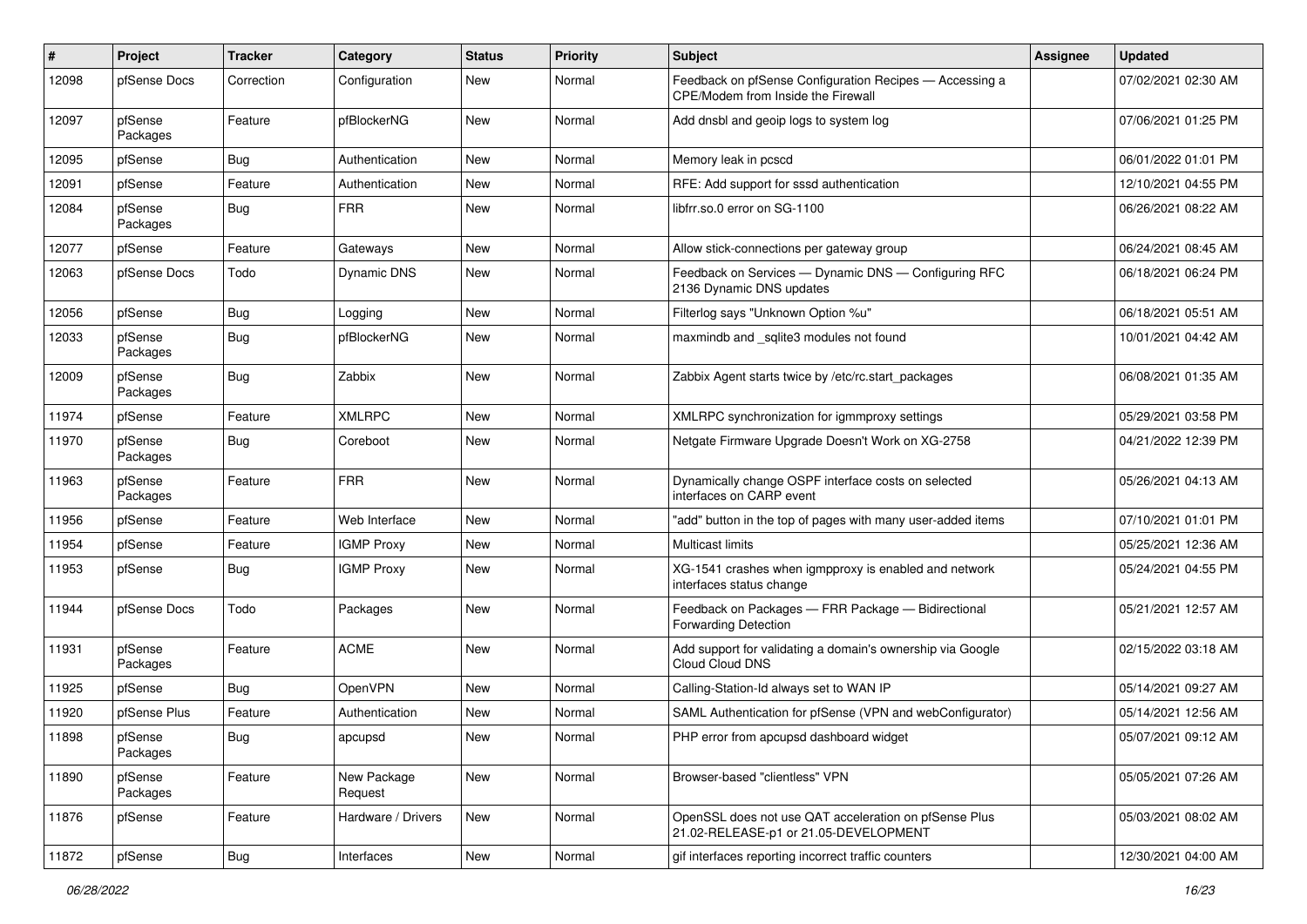| #     | Project             | <b>Tracker</b> | Category                 | <b>Status</b> | <b>Priority</b> | <b>Subject</b>                                                                                           | <b>Assignee</b> | <b>Updated</b>      |
|-------|---------------------|----------------|--------------------------|---------------|-----------------|----------------------------------------------------------------------------------------------------------|-----------------|---------------------|
| 11871 | pfSense Docs        | Correction     | Products                 | <b>New</b>    | Normal          | SG-2100 must be manually power cycled after installation                                                 |                 | 10/07/2021 02:19 PM |
| 11856 | pfSense             | Feature        | <b>Diagnostics</b>       | New           | Normal          | Replace/add Alias or DNS names for known LAN addresses in<br>the State table                             |                 | 04/27/2021 08:01 AM |
| 11848 | pfSense<br>Packages | Bug            | Squid                    | New           | Normal          | Issue with squid cache download speed                                                                    |                 | 04/23/2021 09:30 PM |
| 11841 | pfSense<br>Packages | Bug            | <b>FRR</b>               | New           | Normal          | FRR access lists default bahavior changed to permit by default                                           |                 | 04/22/2021 09:52 AM |
| 11835 | pfSense<br>Packages | <b>Bug</b>     | <b>FRR</b>               | <b>New</b>    | Normal          | FRR OSPF redistributed connected routes disappearing                                                     |                 | 04/22/2021 07:11 AM |
| 11827 | pfSense<br>Packages | Feature        | <b>ACME</b>              | New           | Normal          | Please include acme deploy folder/scripts                                                                |                 | 03/06/2022 04:31 AM |
| 11826 | pfSense<br>Packages | Feature        | <b>ACME</b>              | New           | Normal          | Preserve acme SAN Method parameters for new cert creations                                               |                 | 04/20/2021 02:02 PM |
| 11823 | pfSense<br>Packages | Feature        | <b>FRR</b>               | New           | Normal          | Route handling enhancements                                                                              |                 | 04/19/2021 06:23 PM |
| 11802 | pfSense<br>Packages | Bug            | FreeRADIUS               | <b>New</b>    | Normal          | FreeRADIUS sync                                                                                          |                 | 05/10/2021 04:18 AM |
| 11786 | pfSense             | Bug            | Services                 | New           | Normal          | SSH incomplete setup and startup fail while recovering XML<br>backup in a fresh install of pfSense 2.5.0 |                 | 04/17/2021 01:36 PM |
| 11784 | pfSense<br>Packages | Feature        | squidguard               | New           | Normal          | squidguard auto update blacklist option                                                                  |                 | 04/06/2021 01:53 AM |
| 11778 | pfSense             | Bug            | OpenVPN                  | New           | Normal          | OpenVPN uses 100% CPU after experiencing packet loss                                                     |                 | 02/28/2022 07:38 AM |
| 11772 | pfSense Plus        | Feature        | Multi-WAN                | New           | Normal          | Layer 2 Tunnel Bonding Capability                                                                        |                 | 06/05/2021 03:27 PM |
| 11770 | pfSense Plus        | <b>Bug</b>     | Hardware / Drivers       | <b>New</b>    | Normal          | Pantech UML295 USB Modem No Longer Functional                                                            |                 | 04/01/2021 11:28 AM |
| 11763 | pfSense<br>Packages | Bug            | Status_Monitoring        | New           | Normal          | Traffic graphs refresh issue                                                                             |                 | 05/03/2021 09:44 AM |
| 11761 | pfSense             | <b>Bug</b>     | L <sub>2</sub> TP        | <b>New</b>    | Normal          | L2TP/IPsec VPN : PPP LCP negotiation occurs before user<br>authentication                                |                 | 03/31/2021 04:52 AM |
| 11759 | pfSense             | Bug            | Dashboard                | New           | Normal          | Traffic graphs on dashboard double upload on pppoe links                                                 |                 | 12/30/2021 04:00 AM |
| 11757 | pfSense             | Feature        | <b>XMLRPC</b>            | New           | Normal          | Allow XMLRPC sync to bypass default auth server in favor of<br>local database                            |                 | 03/30/2021 03:18 PM |
| 11749 | pfSense<br>Packages | Feature        | pfBlockerNG              | <b>New</b>    | Normal          | Option to disable NAT rule creation                                                                      |                 | 04/06/2021 11:45 PM |
| 11742 | pfSense<br>Packages | <b>Bug</b>     | Suricata                 | New           | Normal          | Blocking / Unblocking is not working correctly.                                                          |                 | 09/01/2021 11:08 AM |
| 11739 | pfSense Docs        | New Content    | <b>High Availability</b> | New           | Normal          | Manual Outbound NAT rules in HA setup                                                                    |                 | 07/09/2021 08:26 AM |
| 11732 | pfSense Plus        | Feature        | Hardware / Drivers       | New           | Normal          | Add VXLAN Support to pfSense Plus                                                                        |                 | 03/15/2022 02:35 AM |
| 11731 | pfSense             | Bug            | Hardware / Drivers       | New           | Normal          | Missing support for Realtek USB NICs                                                                     |                 | 03/30/2021 04:32 AM |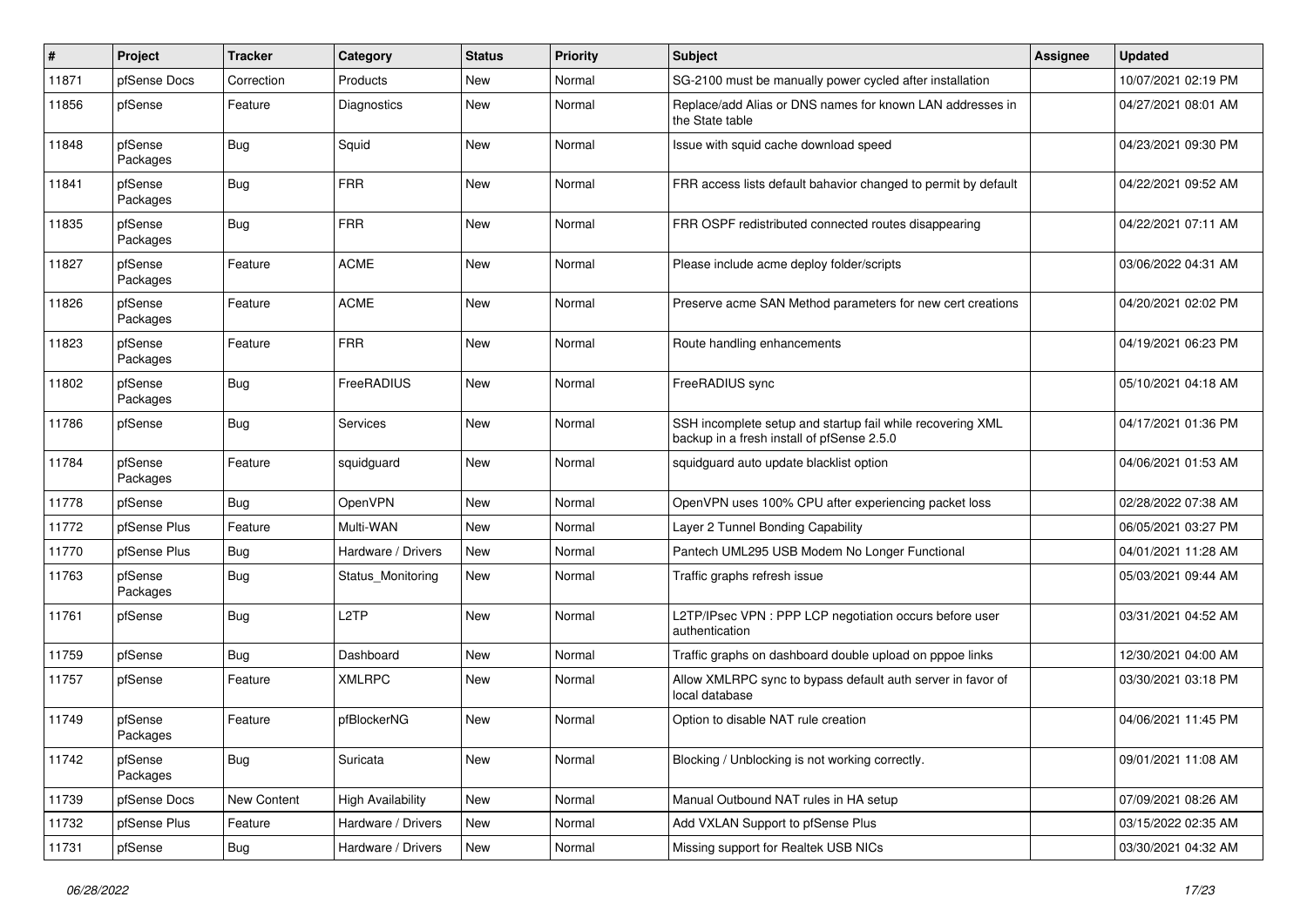| ∦     | Project             | <b>Tracker</b> | Category                 | <b>Status</b> | <b>Priority</b> | <b>Subject</b>                                                                                                                                                                                     | <b>Assignee</b> | <b>Updated</b>      |
|-------|---------------------|----------------|--------------------------|---------------|-----------------|----------------------------------------------------------------------------------------------------------------------------------------------------------------------------------------------------|-----------------|---------------------|
| 11730 | pfSense             | Bug            | Web Interface            | New           | Normal          | Improve visibility of option selections in dark themes                                                                                                                                             |                 | 03/25/2021 09:38 PM |
| 11724 | pfSense             | <b>Bug</b>     | Package System           | New           | Normal          | Packages unexpectedly removed when changing update<br>branches                                                                                                                                     |                 | 03/29/2021 08:09 AM |
| 11717 | pfSense             | <b>Bug</b>     | Rules / NAT              | New           | Normal          | Incorrect port forwarding rules if Destination port alias is not<br>equal to Redirect target port alias                                                                                            |                 | 03/22/2021 06:06 AM |
| 11715 | pfSense             | <b>Bug</b>     | <b>OpenVPN</b>           | New           | Normal          | OpenVPN MTU                                                                                                                                                                                        |                 | 03/22/2021 01:35 AM |
| 11714 | pfSense Docs        | New Content    | <b>High Availability</b> | New           | Normal          | Feedback on Troubleshooting - Troubleshooting High<br><b>Availability DHCP Failover</b>                                                                                                            |                 | 03/21/2021 05:58 PM |
| 11703 | pfSense<br>Packages | Feature        | <b>FRR</b>               | <b>New</b>    | Normal          | add Krill and Routinator support BGP RPKI                                                                                                                                                          |                 | 03/18/2021 07:47 PM |
| 11666 | pfSense             | Bug            | Logging                  | New           | Normal          | GUI Firewall log search not parsing filter.log beyond hard coded<br>limit                                                                                                                          |                 | 03/12/2021 11:38 AM |
| 11657 | pfSense             | <b>Bug</b>     | <b>Interfaces</b>        | New           | Normal          | netmap_ring_reinit error                                                                                                                                                                           |                 | 03/18/2021 10:32 PM |
| 11648 | pfSense Docs        | Todo           | Packages                 | New           | Normal          | Feedback on Packages - AWS VPC Wizard - pfSense Plus<br><b>Configuration Details</b>                                                                                                               |                 | 03/10/2021 06:30 AM |
| 11641 | pfSense             | <b>Bug</b>     | Interfaces               | New           | Normal          | On xn based interfaces without the VLANMTU flag the first<br>VLAN tag defined does not follow the parent interface MTU<br>settings. All subsequent VLAN tags follow the parent interface's<br>MTU. |                 | 03/09/2021 06:42 PM |
| 11634 | pfSense<br>Packages | Regression     | <b>BIND</b>              | New           | Normal          | bind hangs when pfsense is reconnecting as an openypn client<br>to a TUN openvpn server                                                                                                            |                 | 03/14/2021 07:23 AM |
| 11625 | pfSense             | Feature        | <b>OpenVPN</b>           | <b>New</b>    | Normal          | Cisco-AVPair aliases support                                                                                                                                                                       |                 | 03/05/2021 12:35 AM |
| 11622 | pfSense Docs        | Todo           | <b>IPsec</b>             | New           | Normal          | Update pfSense VPC VPN Configuration Wizard docs                                                                                                                                                   |                 | 03/04/2021 09:36 AM |
| 11619 | pfSense             | <b>Bug</b>     | Upgrade                  | New           | Normal          | Unable to upgrade 2.4.4-p3 to 2.5/21.02-p1                                                                                                                                                         |                 | 08/15/2021 10:00 AM |
| 11610 | pfSense<br>Packages | Bug            | <b>NET-SNMP</b>          | New           | Normal          | NET-SNMP is not setting the correct permissions on AgentX                                                                                                                                          |                 | 06/28/2021 07:54 AM |
| 11608 | pfSense Docs        | New Content    | Products                 | New           | Normal          | Interfaces order of XG-7100 Quad-Port 10GbE Fiber SFP+<br><b>Installation Kit</b>                                                                                                                  |                 | 03/03/2021 07:14 AM |
| 11604 | pfSense             | Feature        | WireGuard                | New           | Normal          | WireGuard Dynamic Listen Port Randomization                                                                                                                                                        |                 | 03/19/2021 10:59 AM |
| 11592 | pfSense<br>Packages | Bug            | node exporter            | New           | Normal          | Node exporter can not read system statistics                                                                                                                                                       |                 | 10/15/2021 09:37 PM |
| 11579 | pfSense<br>Packages | Feature        | Snort                    | New           | Normal          | Snort alerts or blocks trigger notifications                                                                                                                                                       |                 | 03/01/2021 03:26 AM |
| 11573 | pfSense<br>Packages | Feature        | New Package<br>Request   | <b>New</b>    | Normal          | <b>Custom Commands</b>                                                                                                                                                                             |                 | 03/16/2021 07:28 PM |
| 11567 | pfSense<br>Packages | Feature        | Mail report              | New           | Normal          | Email report add a note filed request                                                                                                                                                              |                 | 02/27/2021 03:44 PM |
| 11556 | pfSense             | <b>Bug</b>     | Rules / NAT              | New           | Normal          | Kill all states associated with a NAT address                                                                                                                                                      |                 | 03/19/2021 10:29 AM |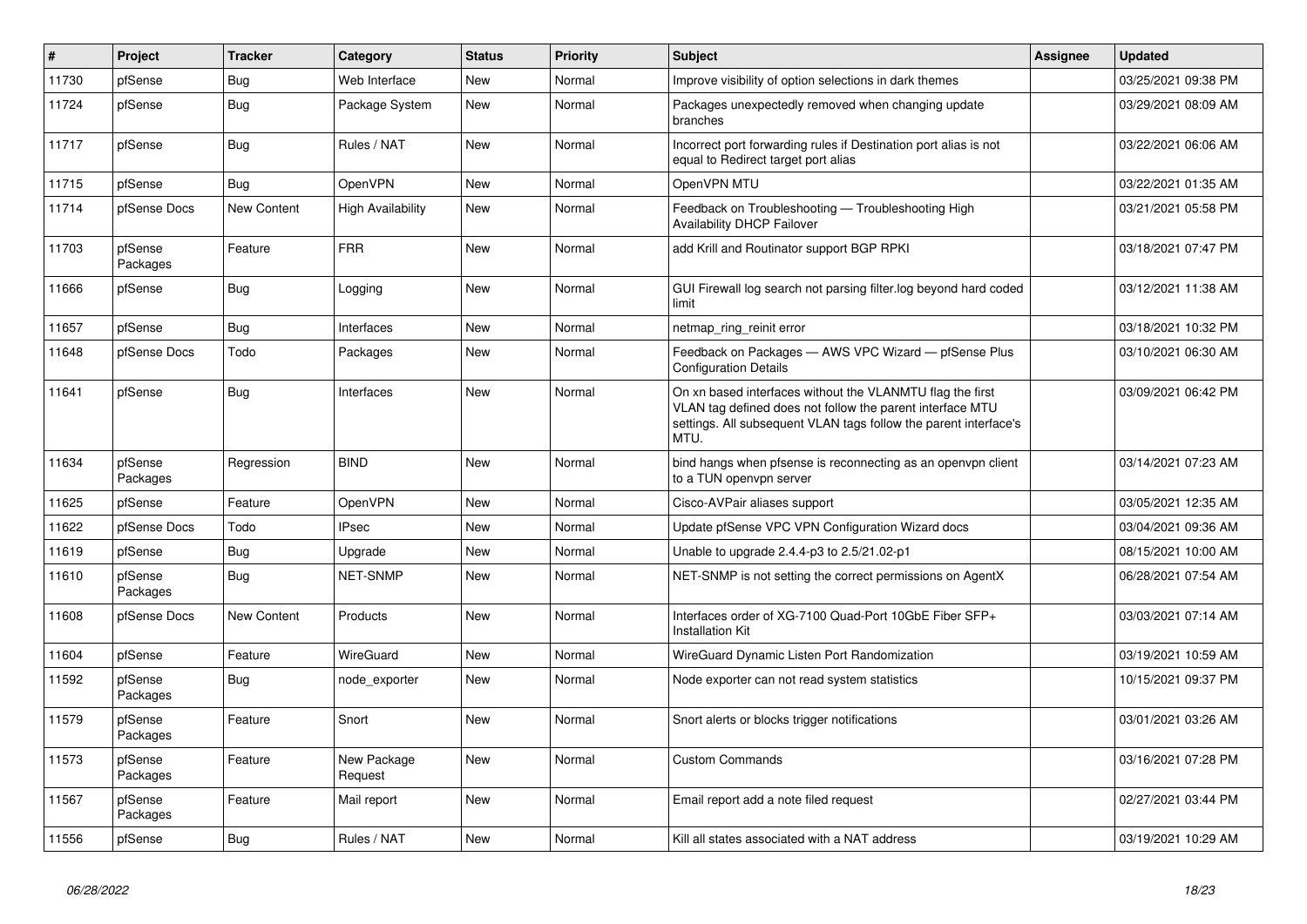| #     | Project             | <b>Tracker</b> | Category               | <b>Status</b> | Priority | <b>Subject</b>                                                                                                         | Assignee | <b>Updated</b>      |
|-------|---------------------|----------------|------------------------|---------------|----------|------------------------------------------------------------------------------------------------------------------------|----------|---------------------|
| 11548 | pfSense             | <b>Bug</b>     | Rules / NAT            | New           | Normal   | "rule expands to no valid combination" error from port forward<br>automatic rule mixing IPv4 and IPv6 elements         |          | 02/27/2021 03:18 PM |
| 11541 | pfSense             | Bug            | OpenVPN                | New           | Normal   | OpenVPN status does not work properly when set to TCP and<br>Concurrent Connections = 1                                |          | 03/02/2021 02:27 PM |
| 11525 | pfSense<br>Packages | <b>Bug</b>     | Suricata               | <b>New</b>    | Normal   | pfsense 2.5.0 release version for vlan issue to suricata                                                               |          | 11/11/2021 08:16 AM |
| 11522 | pfSense<br>Packages | <b>Bug</b>     | Zabbix                 | New           | Normal   | fping6 error                                                                                                           |          | 02/24/2021 07:13 AM |
| 11503 | pfSense             | Bug            | OpenVPN                | <b>New</b>    | Normal   | Using multiple authentication backends on an OpenVPN server<br>fails                                                   |          | 02/23/2021 12:23 PM |
| 11479 | pfSense<br>Packages | Bug            | snmptt                 | New           | Normal   | snmptt 1.4.2 does not work in daemon mode                                                                              |          | 02/20/2021 04:37 PM |
| 11473 | pfSense             | Bug            | Web Interface          | <b>New</b>    | Normal   | System Activity shows invalid data on SG-3100                                                                          |          | 02/19/2021 08:12 PM |
| 11430 | pfSense             | Bug            | Interfaces             | New           | Normal   | PHP console spam after Assigning Interfaces                                                                            |          | 10/09/2021 10:37 AM |
| 11429 | pfSense             | <b>Bug</b>     | Web Interface          | New           | Normal   | System Log / Settings form activates "Reset Log Files" button<br>on enter                                              |          | 10/28/2021 01:35 PM |
| 11414 | pfSense<br>Packages | Bug            | pfBlockerNG            | New           | Normal   | Enabling feed "Public_DNS4_all" breaks some Google services                                                            |          | 02/13/2021 02:46 AM |
| 11412 | pfSense             | <b>Bug</b>     | <b>Interfaces</b>      | <b>New</b>    | Normal   | LLDPD Package Doesn't Work with Switchports                                                                            |          | 02/12/2021 08:12 PM |
| 11411 | pfSense<br>Packages | Feature        | New Package<br>Request | <b>New</b>    | Normal   | Smokeping as a default latency measurement tool                                                                        |          | 02/12/2021 09:29 PM |
| 11410 | pfSense<br>Packages | Feature        | New Package<br>Request | <b>New</b>    | Normal   | adding bpytop (former Bashtop)                                                                                         |          | 07/26/2021 12:33 PM |
| 11398 | pfSense<br>Packages | <b>Bug</b>     | pfBlockerNG            | <b>New</b>    | Normal   | pfBlocker upgrade hangs forever                                                                                        |          | 04/21/2022 12:39 PM |
| 11379 | pfSense             | Feature        | <b>Captive Portal</b>  | New           | Normal   | <b>Template Roll Printer</b>                                                                                           |          | 02/07/2021 05:26 AM |
| 11375 | pfSense<br>Packages | Bug            | apcupsd                | New           | Normal   | UPS Type <blank> for USB APC</blank>                                                                                   |          | 02/26/2021 11:10 AM |
| 11363 | pfSense             | <b>Bug</b>     | Installer              | <b>New</b>    | Normal   | Clean Install 2.5.0 fails due to hardware incompability                                                                |          | 02/04/2021 11:06 AM |
| 11335 | pfSense             | <b>Bug</b>     | Interfaces             | New           | Normal   | Spoofing the MAC on a LAGG interface does not work for some<br>NIC types.                                              |          | 01/29/2021 09:10 AM |
| 11324 | pfSense             | Feature        | Logging                | New           | Normal   | Separate syslog "Remote log servers" Parameters                                                                        |          | 01/27/2021 10:47 AM |
| 11302 | pfSense             | Feature        | WireGuard              | New           | Normal   | WireGuard XMLRPC sync                                                                                                  |          | 03/19/2021 10:59 AM |
| 11280 | pfSense             | Todo           | WireGuard              | New           | Normal   | Add WireGuard to ALTQ list                                                                                             |          | 04/27/2021 12:32 PM |
| 11268 | pfSense             | Bug            | Web Interface          | <b>New</b>    | Normal   | Cookie named 'id' prevents Edit form fields being set properly                                                         |          | 09/03/2021 06:16 AM |
| 11262 | pfSense             | Feature        | Rules / NAT            | New           | Normal   | Time Based Rules - selects all days in the current month                                                               |          | 04/27/2021 12:32 PM |
| 11261 | pfSense<br>Packages | Bug            | pfBlockerNG            | New           | Normal   | pfBlockerNG ASN numbers in IPv4 (/IPv6) Custom_List<br>generate error(s) "Invalid numeric literal at line 1, column 7" |          | 01/28/2021 08:34 AM |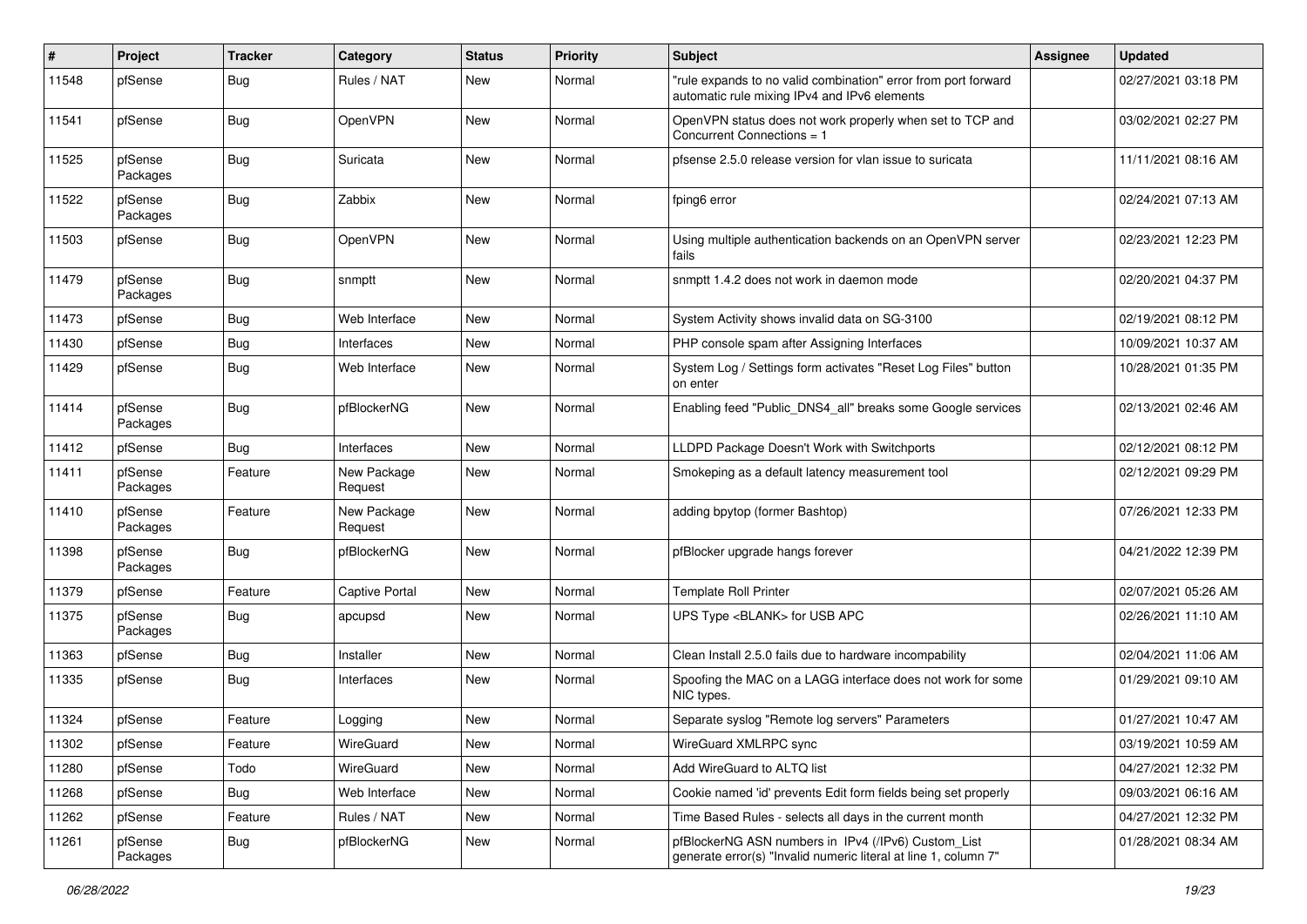| #     | Project             | <b>Tracker</b> | Category                | <b>Status</b> | <b>Priority</b> | Subject                                                                                                                          | <b>Assignee</b> | <b>Updated</b>      |
|-------|---------------------|----------------|-------------------------|---------------|-----------------|----------------------------------------------------------------------------------------------------------------------------------|-----------------|---------------------|
| 11260 | pfSense<br>Packages | Feature        | pfBlockerNG             | New           | Normal          | pfBlockerNG: predefined ASN groups for Google, Facebook,<br>Apple, etc with useful selections                                    |                 | 01/18/2021 03:46 PM |
| 11257 | pfSense             | Feature        | Upgrade                 | New           | Normal          | Installed Packages: Update all button                                                                                            |                 | 01/18/2021 10:45 AM |
| 11243 | pfSense             | Feature        | Interfaces              | New           | Normal          | individual pfctl snort2c tables per interface only blocking IPs for<br>specific interface when a rule triggers in snort/suricata |                 | 01/14/2021 03:02 PM |
| 11235 | pfSense<br>Packages | Bug            | Filer                   | New           | Normal          | Filer run script when "state" unchanged                                                                                          |                 | 01/08/2021 07:24 AM |
| 11232 | pfSense             | <b>Bug</b>     | <b>Operating System</b> | New           | Normal          | Fix pfSense fsync                                                                                                                |                 | 01/08/2021 08:53 AM |
| 11227 | pfSense<br>Packages | Feature        | pfBlockerNG             | New           | Normal          | Feeds update                                                                                                                     |                 | 01/07/2021 12:11 AM |
| 11209 | pfSense<br>Packages | Feature        | pfBlockerNG             | New           | Normal          | pfBlockerNG soft blocking                                                                                                        |                 | 01/01/2021 02:07 PM |
| 11203 | pfSense             | Bug            | Certificates            | <b>New</b>    | Normal          | certificate manager very slow                                                                                                    |                 | 12/31/2020 11:57 AM |
| 11200 | pfSense<br>Packages | Feature        | Squid                   | New           | Normal          | Squid reverse proxy + multiple ssl certificates                                                                                  |                 | 12/31/2020 03:50 AM |
| 11189 | pfSense             | Feature        | <b>Captive Portal</b>   | New           | Normal          | Captive Portal - Tarpit option                                                                                                   |                 | 12/23/2020 06:44 PM |
| 11184 | pfSense             | Bug            | FreeBSD                 | New           | Normal          | PF: State policy cannot be configurable                                                                                          |                 | 02/09/2021 02:43 AM |
| 11182 | pfSense<br>Packages | Bug            | <b>NRPE</b>             | New           | Normal          | NRPE in HA syncs the bind IP                                                                                                     |                 | 12/01/2021 02:15 AM |
| 11178 | pfSense<br>Packages | Feature        | Filer                   | New           | Normal          | Filer do not ask what to do with previous filename                                                                               |                 | 12/31/2020 02:45 AM |
| 11177 | pfSense             | Bug            | <b>Dynamic DNS</b>      | New           | Normal          | DDNSv6 not using Check IP Services                                                                                               |                 | 12/21/2020 05:02 AM |
| 11172 | pfSense Docs        | New Content    | Products                | New           | Normal          | Interfaces order of 10 Gigabit Quad-Port SFP+ Intel® X710BM2<br>Card                                                             |                 | 12/18/2020 01:28 PM |
| 11156 | pfSense<br>Packages | Feature        | pfBlockerNG             | New           | Normal          | Add an option include subdomains for the noAAAA feature                                                                          |                 | 12/11/2020 10:19 AM |
| 11149 | pfSense             | Bug            | <b>DHCP Relay</b>       | New           | Normal          | DHCP relay won't start with DHCP server behind gateway                                                                           |                 | 03/22/2021 05:13 AM |
| 11147 | pfSense             | Bug            | <b>Dynamic DNS</b>      | New           | Normal          | Domeneshop DynDNS IPv4 and IPv6                                                                                                  |                 | 12/09/2020 11:47 PM |
| 11139 | pfSense             | Documentation  | Interfaces              | New           | Normal          | <b>Bridges and VLANs</b>                                                                                                         |                 | 12/07/2020 12:32 PM |
| 11138 | pfSense<br>Packages | Feature        | FreeRADIUS              | New           | Normal          | new WebGUI checkboxes needed                                                                                                     |                 | 12/07/2020 08:28 AM |
| 11110 | pfSense             | i Bug          | Backup / Restore        | New           | Normal          | Backup file should be checked before restoring a specific area                                                                   |                 | 12/05/2020 02:50 PM |
| 11099 | pfSense<br>Packages | Feature        | pfBlockerNG             | New           | Normal          | DNSBL blocking by schedule                                                                                                       |                 | 11/25/2020 12:12 AM |
| 11092 | pfSense<br>Packages | Feature        | pfBlockerNG             | New           | Normal          | Detecting DNS tunneling                                                                                                          |                 | 11/21/2020 04:53 AM |
| 11084 | pfSense             | Feature        | Dynamic DNS             | <b>New</b>    | Normal          | Dynamic DNS include option to specify virtual IP addresses                                                                       |                 | 11/19/2020 01:26 PM |
| 11056 | pfSense             | Feature        | Interfaces              | New           | Normal          | Add option to disable flow-control on interfaces in GUI                                                                          |                 | 11/11/2020 04:41 PM |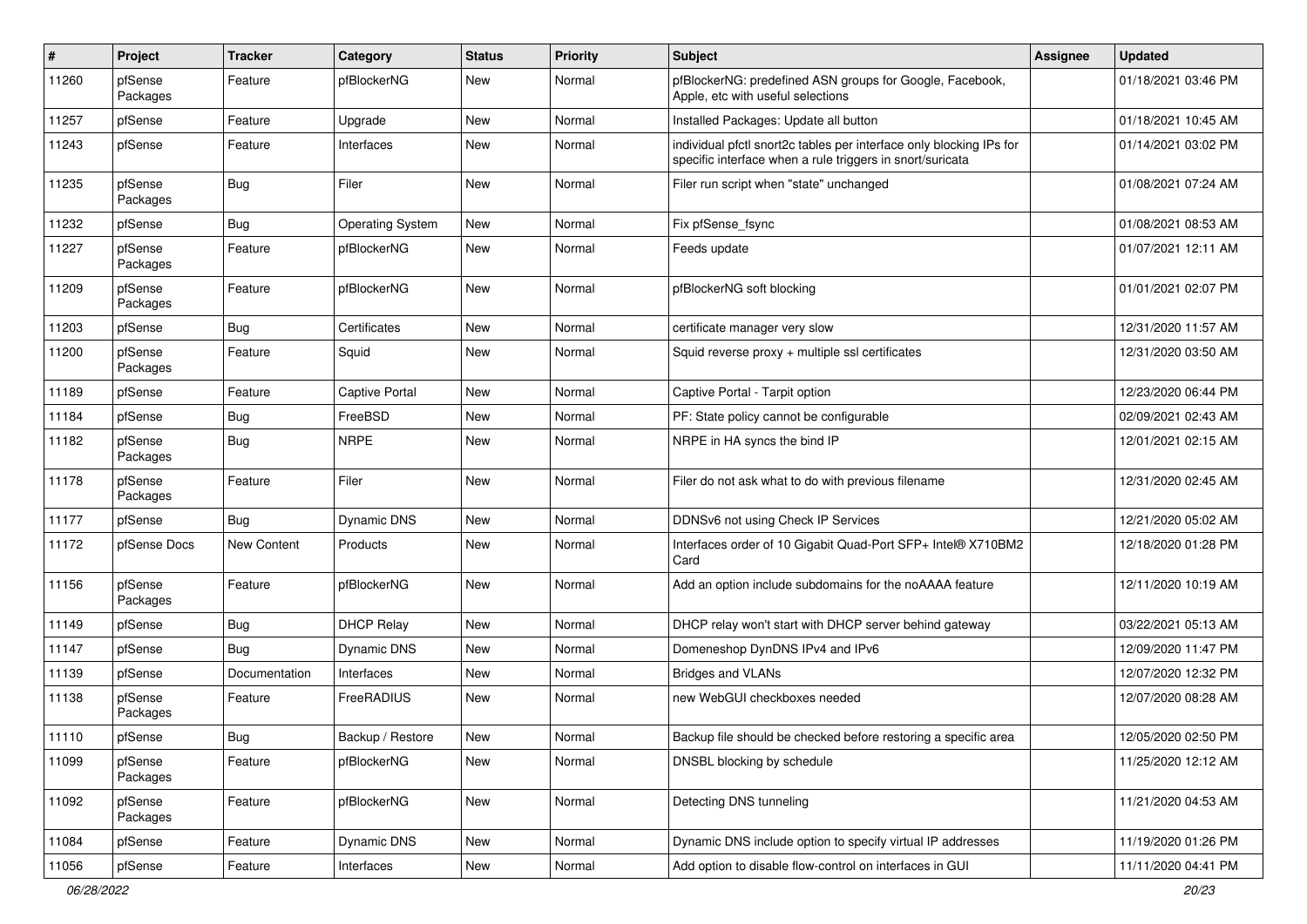| $\pmb{\#}$ | Project             | <b>Tracker</b> | Category                        | <b>Status</b> | <b>Priority</b> | <b>Subject</b>                                                                         | <b>Assignee</b> | <b>Updated</b>      |
|------------|---------------------|----------------|---------------------------------|---------------|-----------------|----------------------------------------------------------------------------------------|-----------------|---------------------|
| 11040      | pfSense<br>Packages | Bug            | pfBlockerNG                     | New           | Normal          | pfb filter core faults when clearing firewall log                                      |                 | 11/07/2020 01:44 PM |
| 11036      | pfSense<br>Packages | <b>Bug</b>     | haproxy                         | <b>New</b>    | Normal          | <b>HAproxy ACL</b>                                                                     |                 | 02/11/2022 11:27 AM |
| 10980      | pfSense             | Bug            | Operating System                | New           | Normal          | rc.local is executed at login by rc.initial, and not at boot time.                     |                 | 10/19/2020 09:39 AM |
| 10962      | pfSense             | Feature        | <b>Dynamic DNS</b>              | <b>New</b>    | Normal          | Add Cpanel support for Dynamic DNS Clients                                             |                 | 12/28/2020 01:56 PM |
| 10935      | pfSense<br>Packages | <b>Bug</b>     | <b>FRR</b>                      | New           | Normal          | FRR 0.6.7-6 - BGPD service recycled IPv6 without Route Map                             |                 | 12/30/2020 05:00 PM |
| 10909      | pfSense<br>Packages | Feature        | <b>PIMD</b>                     | <b>New</b>    | Normal          | #define MAXVIFS 32 to 64                                                               |                 | 04/21/2022 12:39 PM |
| 10890      | pfSense             | Feature        | <b>Interfaces</b>               | <b>New</b>    | Normal          | Allow multiple assigned interfaces to track status of a single<br>switch port          |                 | 09/14/2020 07:20 AM |
| 10865      | pfSense<br>Packages | Feature        | squidguard                      | New           | Normal          | squidGuard lacks options to send traffic action logs to syslog<br>server               |                 | 09/05/2020 01:21 AM |
| 10845      | pfSense<br>Packages | <b>Bug</b>     | apcupsd                         | <b>New</b>    | Normal          | apcupsd doesn't stop when not enabled                                                  |                 | 08/24/2020 10:16 AM |
| 10843      | pfSense             | Feature        | Authentication                  | New           | Normal          | Allow user manager settings to specify multiple authentication<br>servers              |                 | 01/13/2022 07:22 AM |
| 10841      | pfSense<br>Packages | Feature        | pfBlockerNG                     | <b>New</b>    | Normal          | Allow per Source/VLAN/Network individual black&whitelists                              |                 | 10/18/2020 07:42 AM |
| 10839      | pfSense             | Feature        | <b>Traffic Shaper</b><br>(ALTQ) | New           | Normal          | Add popular messengers to the Traffic Shaper Wizard                                    |                 | 08/18/2020 10:07 AM |
| 10833      | pfSense             | Bug            | Configuration<br>Backend        | <b>New</b>    | Normal          | unbound exits on configuration error when link status flaps on<br><b>LAN</b> interface |                 | 08/13/2020 11:53 PM |
| 10822      | pfSense             | Bug            | DHCP (IPv6)                     | New           | Normal          | Deprecated IPv6 prefix won't be announced as deprecated to<br>clients                  |                 | 08/10/2020 09:23 AM |
| 10818      | pfSense<br>Packages | Feature        | New Package<br>Request          | New           | Normal          | UDP Broadcast Relay                                                                    |                 | 05/31/2022 02:13 AM |
| 10805      | pfSense             | Feature        | Hardware / Drivers              | New           | Normal          | Intel QAT (QuickAssist) encryption support for PfSense                                 |                 | 07/31/2020 03:13 PM |
| 10791      | pfSense<br>Packages | <b>Bug</b>     | PIMD                            | <b>New</b>    | Normal          | Valid (vlan)interfaces do not get vif reporting "Invalid phyint<br>address"            |                 | 10/06/2020 09:20 AM |
| 10783      | pfSense<br>Packages | <b>Bug</b>     | ntop                            | New           | Normal          | NtopNG is very unstable on arm64                                                       |                 | 07/22/2020 09:07 AM |
| 10765      | pfSense             | Bug            | Authentication                  | <b>New</b>    | Normal          | Ampersands in Idap_extended_query are escaped twice                                    |                 | 09/02/2020 07:55 AM |
| 10729      | pfSense             | Bug            | Package System                  | New           | Normal          | Certificate verification failed for pkg.freebsd.org                                    |                 | 07/05/2020 01:12 AM |
| 10726      | pfSense             | Bug            | Rules / NAT                     | New           | Normal          | Sticky-connections option is bugged - sticky-address cannot be<br>redefined            |                 | 11/12/2020 10:12 AM |
| 10718      | pfSense             | Feature        | Notifications                   | New           | Normal          | Email notifications - add new field to enter a from: name                              |                 | 07/01/2020 09:08 AM |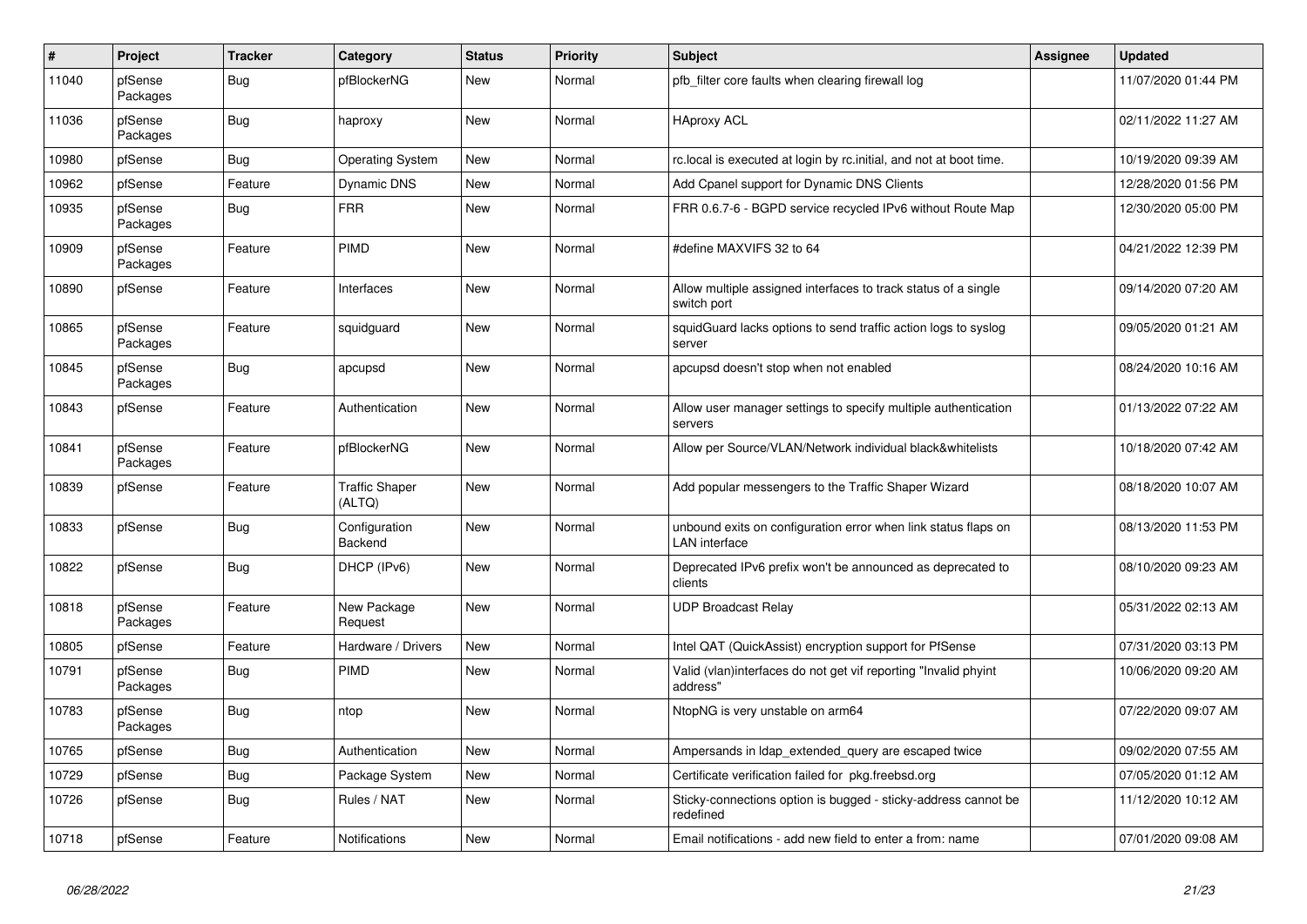| #     | Project             | <b>Tracker</b> | Category                     | <b>Status</b> | <b>Priority</b> | <b>Subject</b>                                                                                                    | Assignee | <b>Updated</b>      |
|-------|---------------------|----------------|------------------------------|---------------|-----------------|-------------------------------------------------------------------------------------------------------------------|----------|---------------------|
| 10715 | pfSense             | Bug            | <b>DHCP Relay</b>            | <b>New</b>    | Normal          | DHCPv6 relay always uses the "first" IPv6 address of an<br>interface                                              |          | 06/29/2020 05:01 AM |
| 10714 | pfSense             | <b>Bug</b>     | DHCP (IPv6)                  | New           | Normal          | radvd only gives out the prefix of the "first" IPv6 address of an<br>interface                                    |          | 10/06/2020 01:03 PM |
| 10712 | pfSense             | <b>Bug</b>     | Rules / NAT                  | <b>New</b>    | Normal          | "default allow LAN IPv6 to any" rule does not work right after<br>boot when using IPv6 PD                         |          | 06/30/2020 12:17 AM |
| 10695 | pfSense<br>Packages | <b>Bug</b>     | FreeRADIUS                   | <b>New</b>    | Normal          | FreeRadius Accounting skipping MBs after reboot due to power<br>down                                              |          | 06/24/2020 04:49 AM |
| 10693 | pfSense<br>Packages | Bug            | <b>BIND</b>                  | <b>New</b>    | Normal          | pfSense Bind Zone Editor UI does not update zone serial<br>number when a change is made                           |          | 09/01/2021 12:51 AM |
| 10671 | pfSense             | Bug            | <b>Operating System</b>      | <b>New</b>    | Normal          | pfsense 2.4.5 1 does not boot on Gen2 2012R2 HyperV VM                                                            |          | 05/09/2021 06:39 AM |
| 10651 | pfSense             | Feature        | OpenVPN                      | <b>New</b>    | Normal          | Remove/replace deprecated OpenVPN options                                                                         |          | 06/10/2020 11:32 AM |
| 10624 | pfSense             | Bug            | <b>DNS Resolver</b>          | New           | Normal          | Unbound configuration memory leak with python module +<br>register DHCP leases active                             |          | 02/26/2021 10:27 AM |
| 10606 | pfSense<br>Packages | <b>Bug</b>     | Snort                        | <b>New</b>    | Normal          | Snort Inline stopped working after upgrade to FreeBSD 12.1<br>(network traffic blocked after heavy load randomly) |          | 05/28/2020 10:06 AM |
| 10601 | pfSense<br>Packages | <b>Bug</b>     | Status Monitoring            | <b>New</b>    | Normal          | Dashboard->Traffic Graphs Scale is capped for outbound                                                            |          | 05/29/2020 10:13 AM |
| 10600 | pfSense<br>Packages | Feature        | pfBlockerNG                  | <b>New</b>    | Normal          | Add support for pfBlockerNG "Action list" feature                                                                 |          | 08/10/2020 02:39 AM |
| 10590 | pfSense<br>Packages | <b>Bug</b>     | pfBlockerNG                  | New           | Normal          | pfBlockerNG: Invalid argument supplied for foreach()                                                              |          | 05/26/2020 08:22 AM |
| 10584 | pfSense             | Bug            | Hardware / Drivers           | New           | Normal          | SG-3100 with M.2: shutdown instead of reboot                                                                      |          | 07/21/2020 03:08 AM |
| 10581 | pfSense             | Feature        | Logging                      | <b>New</b>    | Normal          | Provide ability to disable nginx access logging to remote syslog<br>server                                        |          | 05/21/2020 08:36 PM |
| 10547 | pfSense<br>Packages | Feature        | New Package<br>Request       | New           | Normal          | Add package addrwatch. Addrwatch is like arpwatch but works<br>with ipv4 and ipv6                                 |          | 05/11/2020 09:20 AM |
| 10544 | pfSense             | Bug            | User Manager /<br>Privileges | <b>New</b>    | Normal          | It's not possible to add a user to group operator using the gui                                                   |          | 04/21/2022 12:39 PM |
| 10530 | pfSense             | <b>Bug</b>     | Upgrade                      | <b>New</b>    | Normal          | Convert config version to be based on product version                                                             |          | 04/21/2022 12:39 PM |
| 10526 | pfSense<br>Packages | Bug            | pfBlockerNG                  | New           | Normal          | Package pfBlockerNG Crashes on Alert view                                                                         |          | 05/04/2020 08:59 AM |
| 10516 | pfSense<br>Packages | <b>Bug</b>     | <b>FRR</b>                   | New           | Normal          | <b>FRR Access list</b>                                                                                            |          | 12/06/2020 11:02 PM |
| 10514 | pfSense             | Feature        | Web Interface                | <b>New</b>    | Normal          | Add to every page an unparsed Notes field for administrative<br>reference                                         |          | 04/30/2020 06:32 PM |
| 10513 | pfSense             | Bug            | Rules / NAT                  | <b>New</b>    | Normal          | State issues with policy routing and HA failover                                                                  |          | 04/21/2022 12:39 PM |